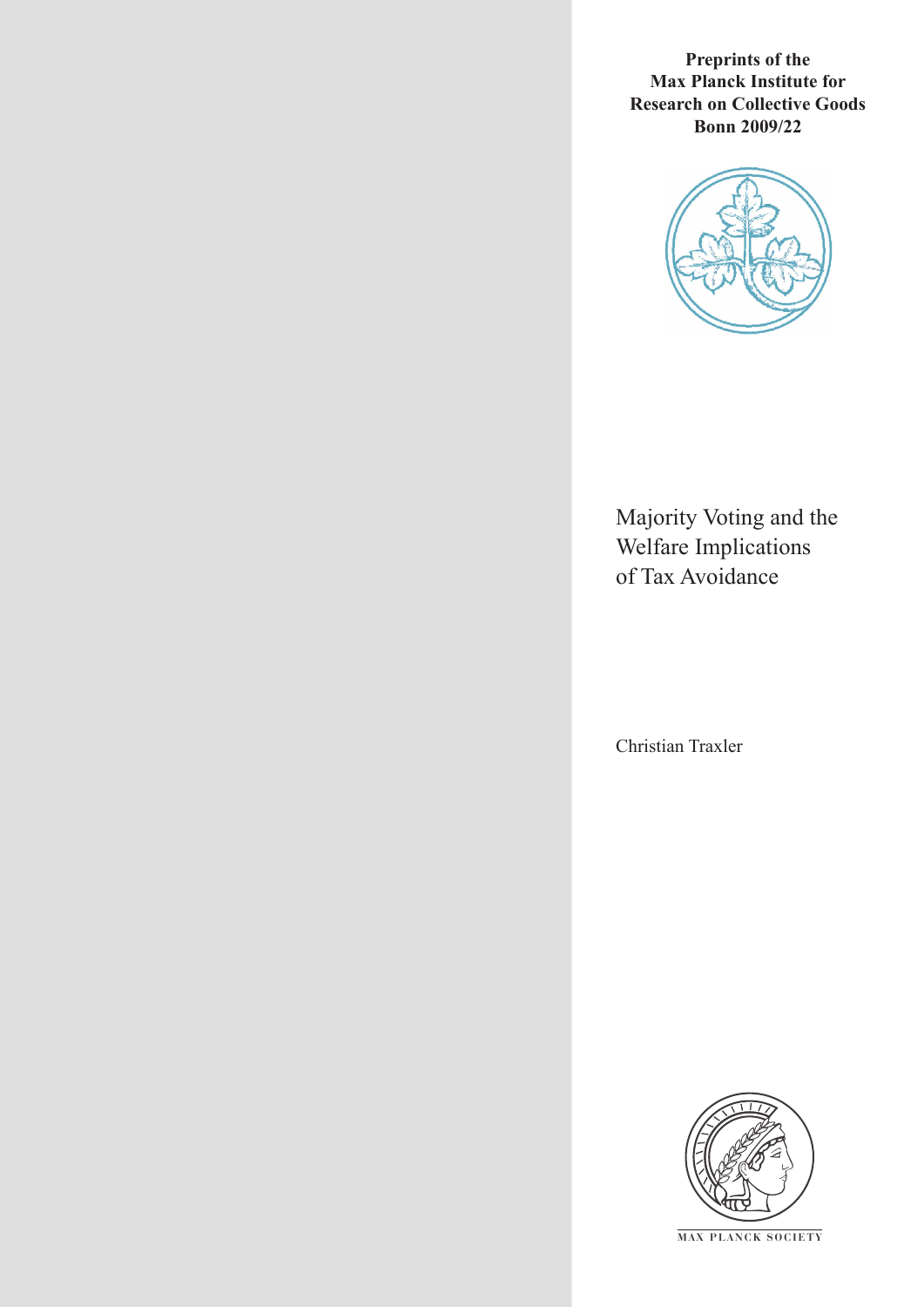

## **Majority Voting and the Welfare Implications of Tax Avoidance**

Christian Traxler

July 2009

Max Planck Institute for Research on Collective Goods, Kurt-Schumacher-Str. 10, D-53113 Bonn http://www.coll.mpg.de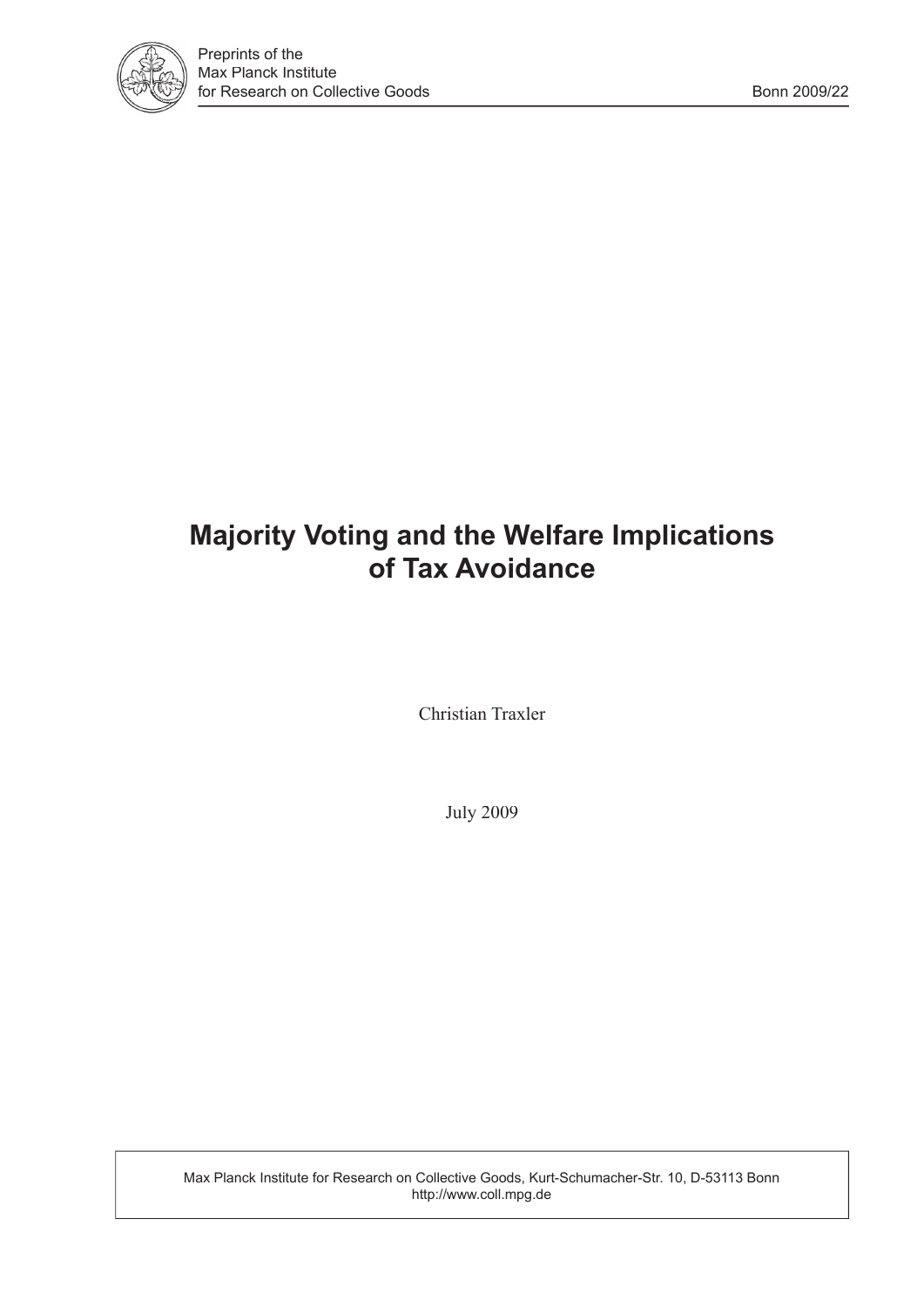# Majority Voting and the Welfare Implications of Tax Avoidance<sup>∗</sup>

Christian Traxler Max Planck Institute, Bonn†

July 14, 2009

#### Abstract

A benchmark result in the political economy of taxation is that majority voting over a linear income tax schedule will result in an inefficiently high tax rate whenever the median voter has a below average income. The present paper examines the role of tax avoidance for this welfare assessment. We find that the inefficiency in the voting equilibrium is the lower, the higher the average level of tax avoidance in the economy, or equivalently, the lower the median voter's amount of avoidance. The result holds for endogenous avoidance and labor choice and, under certain conditions, for an endogenous enforcement policy.

JEL classification: H26; D72; D6.

Keywords: Tax avoidance; welfare analysis; majority voting; median voter equilibrium.

<sup>∗</sup>This paper builds upon the unpublished section 4 from Traxler (2006). The paper benefited from discussions with Martin Hellwig and Joel Slemrod and comments from Felix Bierbrauer. I would like to thank the Office of Tax Policy Research, University of Michigan, for the hospitality I enjoyed while working on this paper. The usual disclaimer applies.

<sup>†</sup>Max Planck Institute for Research on Collective Goods, Kurt-Schumacher-Str. 10, D-53113 Bonn, Germany. Email: traxler@coll.mpg.de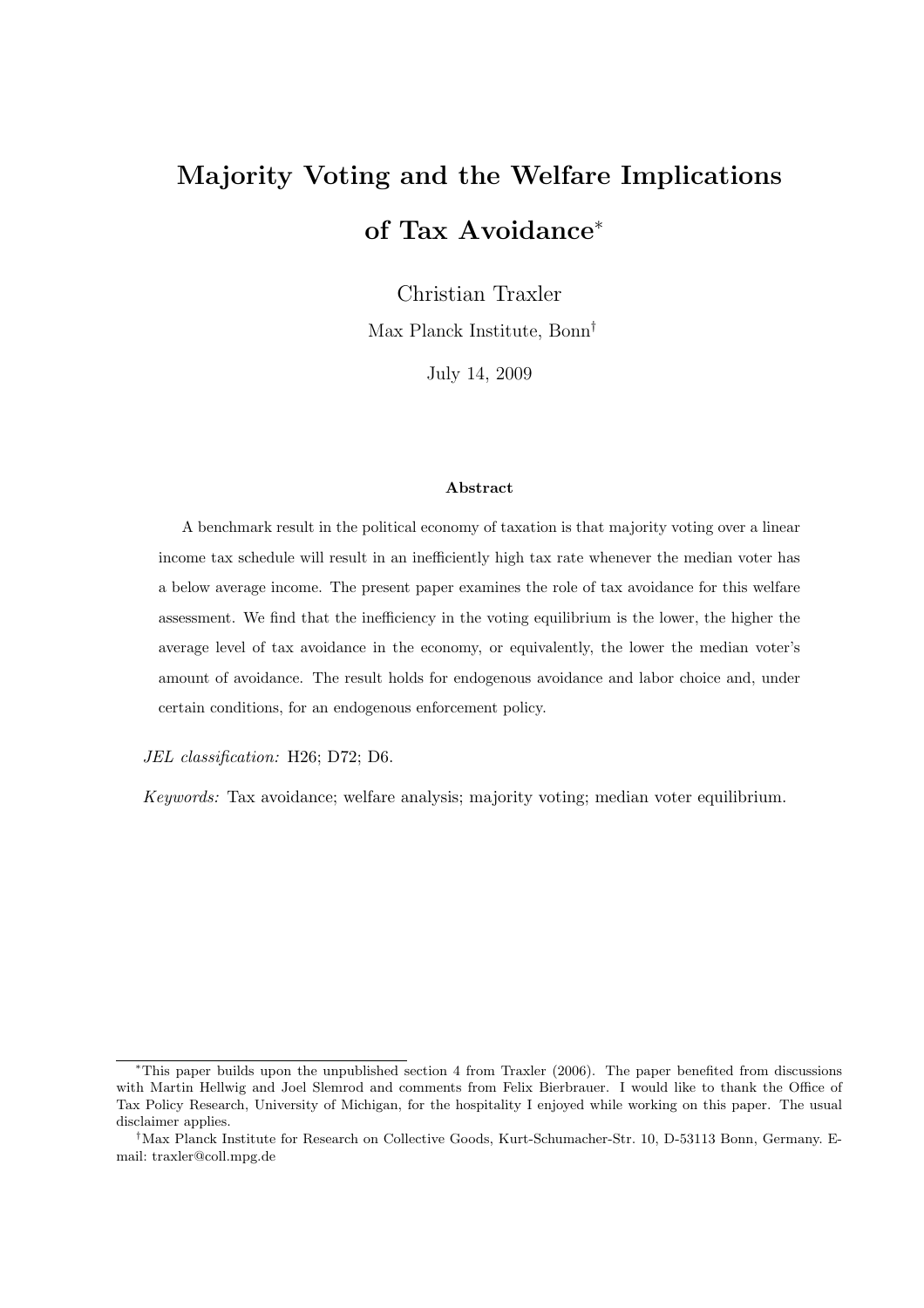## 1 Introduction

Income tax avoidance looms large. For the U.S. the income tax gap is estimated at a total of \$ 345 billion – more than 15 percent of the actual tax liability (Slemrod, 2007). Lang et al. (1997) suggest that tax avoidance in Germany accounts for a loss of one third of income taxes paid. They further show that avoidance activities are quite heterogonously allocated among the population. As a result, the distribution of true incomes differs substantially from the distribution of taxed incomes (see also Johns and Slemrod, 2008). When it comes to redistributive taxation, conflicting interest not only emerge between the rich and the poor but also between those who avoid taxes and those who do not.

Despite the apparent economic significance, a large part of the political economy analysis of taxation neglects avoidance behavior. Only a few recent contributions consider the implications of tax evasion and avoidance on voting over taxes (Barbaro and Suedekum, 2009; Borck, 2009; Traxler, 2009). However, none of these papers studies the role of tax avoidance for the welfare assessment of the voting outcome. The present study aims to close this gap in the literature. Building on one of the cornerstones of the political economy of taxation – the result that, whenever the median voter has a below average income, majority voting over linear income tax schedules will result in an inefficiently high tax rate – we examine whether tax avoidance will aggravate or mitigate the inefficiency.

Our analysis proceeds as follows. First, we introduce a model of tax avoidance in the spirit of Slemrod (1994). Individuals decide on legal but costly activities that minimize their tax liability. For instance, taxpayers might shift income into untaxed fringe benefits, into preferentially-taxed capital gains, or into the future (e.g., via pension plans) (Slemrod and Yitzhaki, 2002). Taking labor supply and tax enforcement activities as exogenously given, section 2 studies majority voting over a linear income tax schedule with endogenous tax avoidance. We show that the median voter theorem is applicable and that the decisive voter is the taxpayer with the median taxed income rather than the median true income. This replicates similar results in Roine (2006), Borck (2009) and Traxler (2009).

We then compare the linear income tax scheme that wins majority voting with the welfareoptimal tax policy (section 3). One obtains the analogue to the well-known benchmark in the voting literature: whenever the median voter's taxed income is below the average taxed income, the political process will result in an inefficiently high tax rate. The political inefficiency will be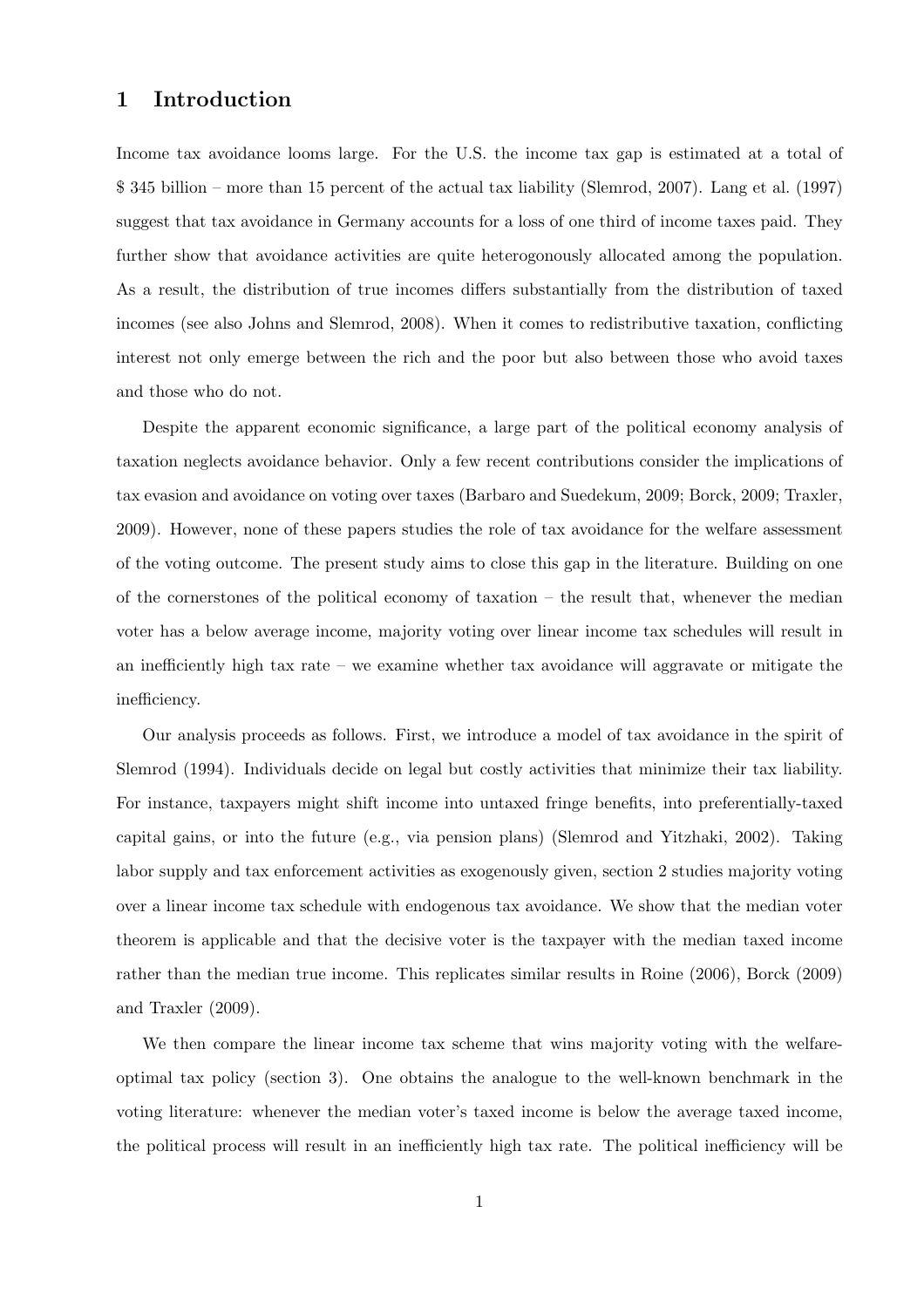the smaller, however, the higher the average level of tax avoidance is in the economy. The intuition behind this observation is quite simple: keeping the median voter's tax avoidance constant, a higher amount of avoidance reduces the social costs from increasing the tax rate. With more avoidance, the gap between the marginal costs of taxation considered by the planner and the decisive voter will become smaller. An increase in avoidance therefore brings the second-best tax rate closer to the tax rate selected by the voters. One can derive an equivalent statement for the pivotal taxpayer. The lower the median voter's amount of tax avoidance, the smaller is the political inefficiency. The less the pivotal taxpayer avoids, the higher are her marginal costs from increasing the tax rate. This induces an incentive to vote for 'too low taxes', which works into the opposite direction as the inclination to vote for 'too high taxes' that derives from a below average true income.

These findings have several implications. First, we note that a sufficiently high level of tax avoidance may turn a right-skewed income distribution into a left-skewed distribution of taxed incomes. This would imply that majority voting results in an inefficiently low tax rate. Second, the inefficiency in the voting equilibrium will be smaller under tax avoidance patterns where the rich and – especially for a more concave social welfare function – the poor engage more heavily in avoidance than the middle class. While the first observation is mainly of theoretical interest – the observed distribution of taxed income is typically skewed to the right in modern economies (Gottschalk and Smeeding, 1997) – the latter scenario finds ample empirical support (Cox, 1984; Fratanduono, 1986; Johns and Slemrod, 2008).

Section 4 studies several extensions of the basic analysis. We first demonstrate, that our results hold with an endogenous labor choice. Next we show that the analysis can be generalized from legal avoidance to the case of illegal tax evasion. Once we endogenize the level of tax enforcement, however, our findings only hold under certain assumptions on individuals' avoidance technology. The reason for this restriction is related to the result from Slemrod (1994), who shows that the optimal progressivity of the income tax depends on the level of enforcement. In our case, the second-best tax policy as well as the voting outcome depend on the extent of tax enforcement. In turn, the impact of tax avoidance on the welfare properties of the voting equilibrium relies on the endogenous enforcement policy.

Our analysis links the literature on tax avoidance with the classical political economic work on voting over taxation (Romer, 1975; Roberts, 1977; Meltzer and Richard, 1981). As noted above, there are only a few contributions studying similar problems. Borck (2009) considers tax evasion and voting over redistribution for risk-averse taxpayers. Roine (2006) studies majority voting on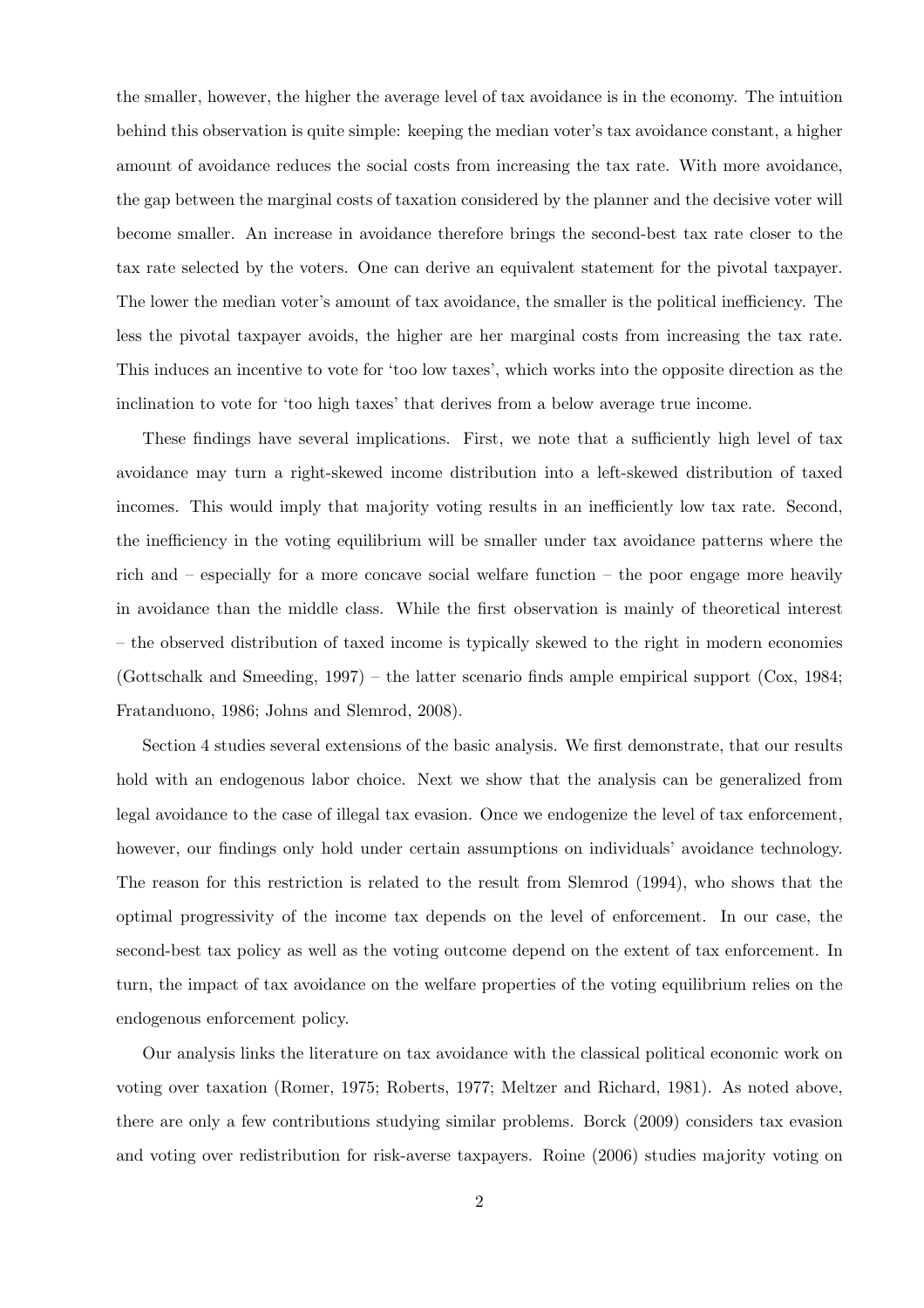taxes when agents can make a discrete avoidance decision. Traxler (2009) introduces a reducedform model of tax evasion that generalizes the results from Roine (2006) and Borck (2009). The main lesson from these contributions is that tax evasion and avoidance drives a wedge between the ranking of true and taxed income. In turn, this can shift the position of the decisive voter away from the median income receiver which implies unusual patterns of redistribution (e.g., an 'ends against the middle' conflict). None of these papers, however, addresses the welfare implications of tax avoidance. While there exists a growing literature on the welfare consequences of evasion and avoidance and its role for the optimal income taxation – see Cremer and Gahvari  $(1994, 1996)$ , Slemrod (1994) and the more recent work by Kopczuk (2001) and Chetty (2009) – the present paper has a different focus. Instead of providing a general welfare analysis of tax avoidance, we study its consequences for the welfare assessment of the political economy outcome. Our analysis thus focusses on the link between avoidance and the political inefficiency introduced by the voting process. Hence, the welfare analysis presented here is novel in the literature.

## 2 Majority voting and tax avoidance

The economy is represented by a continuum of taxpayers with unit mass. Each taxpayer has an exogenous income y which is distributed according to a cdf  $F(y)$ . (Section 4 discusses the case of endogenous labor supply.) Income is taxed at rate  $t$ , however, taxpayers can engage in costly activities that reduce the tax liability by the amount a. The non tax-deductible costs for avoiding taxes are given by  $K(a, e, y)$ . Next to a and y, these costs also depend on the government's expenditures on tax enforcement  $e$ , which subsumes any costly activities that broaden the tax base. Avoidance costs are increasing and strictly convex in a,  $K_a \geq 0$ ,  $K_{aa} > 0$ .  $K_{ay}$ , which reflects how marginal avoidance costs vary across income, may be locally positive or negative. In section 4, where we consider the endogenous choice of  $e$ , we will further assume that it is more costly to avoid taxes the higher the level of tax enforcement,  $K_e > 0$  and  $K_{ae} > 0$  for  $a > 0$ .

Preferences over consumption C are described by  $U(C)$ ,  $U' > 0 > U''$ . The taxpayer's problem is

$$
\max_{a,C} U(C) \qquad \text{s.t.} \quad C = y + g - t(y - a) - K(a, e, y),
$$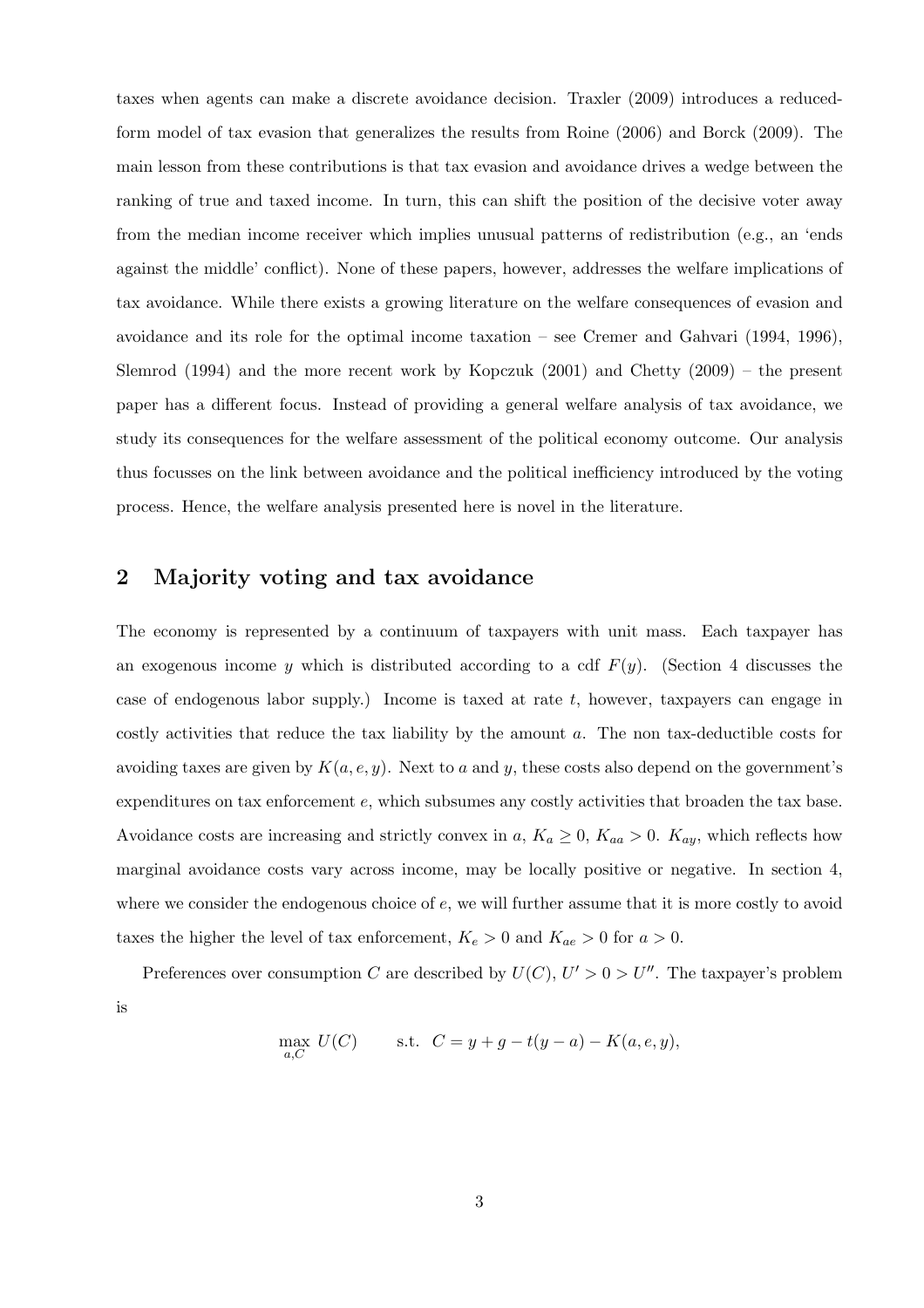where g is a lump-sum transfer. Optimal avoidance  $a^*$  is characterized by the first-order condition<sup>1</sup>

$$
K_a(a^*, e, y) = t.\t\t(1)
$$

The budget balancing transfer is given by tax revenues net of enforcement costs,

$$
g(e,t) = t \int Z(y)dF - e = t \bar{Z} - e,
$$
\n(2)

where  $Z(y) := y - a^*(y)$  captures the effectively taxed income of an agent with income y, avoidance  $a^*(y)$  and  $\overline{Z}$  denotes the average effective tax base in the economy.

Let us now turn to the voting process. An agent's most preferred tax rate is the solution to

$$
\max_{t} \ U(C) \quad \text{s.t.} \ \ C = y + g(e, t) - t(y - a^{*}) - K(a^{*}, e, y)
$$

with  $g(e, t)$  as given by (2). Making use of the envelope theorem, we obtain the first-order condition

$$
Z(y) = \frac{\partial g}{\partial t}.\tag{3}
$$

The most preferred tax rate equalizes a taxpayer's marginal costs from a higher tax rate, given by  $Z(y)$ , with marginal benefits. Voters' preferences can be ranked according to their taxed income – the higher Z, the lower the preferred tax rate. The monotonicity of preferences in Z assures that the median voter theorem is applicable (see appendix), and the pivotal taxpayer is the one with the median level of  $Z(y)$ . Denoting the distribution function of  $Z = Z(y)$  by  $H(Z)$ , we arrive at

**Proposition 1** The tax rate that wins majority voting is given by  $\hat{Z} = \partial g/\partial t$ , where  $\hat{Z}$  is the median level of taxed income in the economy,  $H(\hat{Z}) = 1/2$ .

Proof. See appendix.  $\blacksquare$ 

Proposition 1 characterizes the political equilibrium when tax avoidance is possible. The outcome is similar to the standard median voter result (Romer 1975; Roberts 1977; Meltzer and Richard 1981). The key difference is that the pivotal taxpayer is the agent with median taxed income  $\hat{Z}$  – which is not necessarily identical to the one with the median true income. As discussed in the literature, tax avoidance and tax evasion can drive a wedge between the ranking of true and

<sup>&</sup>lt;sup>1</sup>Corner solutions are excluded by assuming  $K_a(0, e, y) = 0$  and  $\lim_{a\to y} K_a(a, e, y) = \infty$ .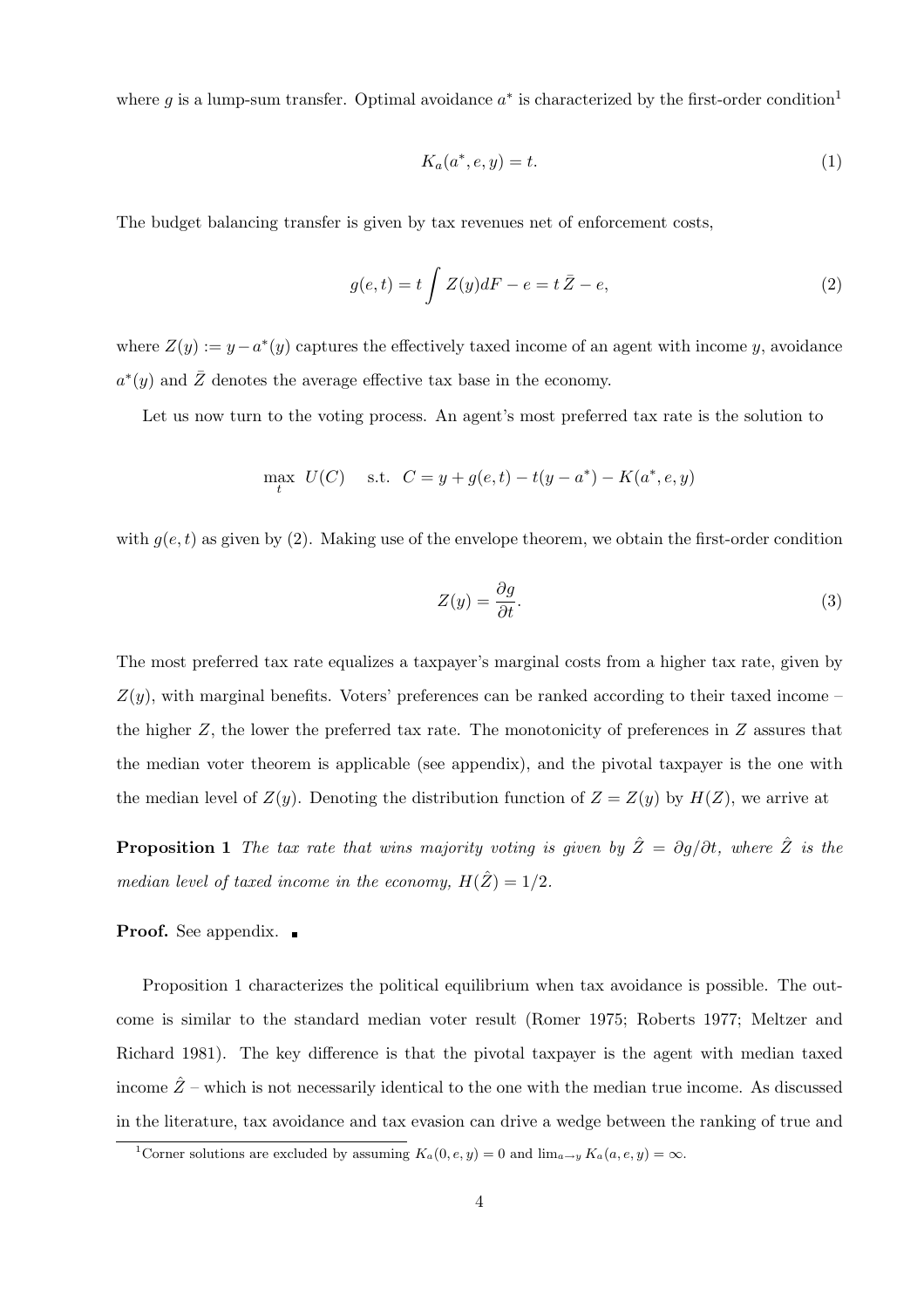taxed income (Borck 2009; Roine 2006; Traxler 2009). As a results, this can shift the position of the decisive voter away from the median true income receiver. In our framework, the decisive voter may differ from the median income receiver if  $Z$  were non-monotonic in  $y$ , i.e., if taxed income were locally decreasing in income.<sup>2</sup> While this can give rise to unusual coalitions supporting an equilibrium (e.g. a coalition of rich and poor), the conditions for and the implications of such a non-monotonicity are closely discussed in Traxler (2009). Here we focus on assessing the welfare properties of the median voter equilibrium which hold independently of whether or not the median voter corresponds to the taxpayer with median true income.

## 3 Welfare Analysis

We compare this political outcome with the tax rate a planner would choose to maximize social welfare  $\int W[U(C(y, a^*(y)))]dF$ ,  $W' > 0 \geq W''$ . Taking into account taxpayers' avoidance behavior and the budget constraint, the planners' problem becomes

$$
\max_{t} \int W[U(y+g(e,t)-tZ(y)-K(a^*(y),e,y))] dF \quad \text{s.t. (1) and (2).}
$$

Making use of (1) and rearranging, we obtain the first-order condition

$$
\int \psi(y) Z(y) dF = \frac{\partial g}{\partial t}, \tag{4}
$$

with 
$$
\psi(y) := \frac{W'[U(.)]U'(.)}{\overline{W}'\overline{U}'}
$$
 and  $\overline{W}'\overline{U}' := \int W'[U(.)]U'(.) dF.$  (5)

Denoting the left hand side of (4), the marginal social costs of increasing t, as  $\bar{Z}_{\psi}$ , the comparison with the majority voting outcome characterized in Proposition 1 yields the following result:<sup>3</sup>

**Proposition 2** The median voter equilibrium is characterized by (a) an inefficiently high (b) an inefficiently low (c) the second-best tax rate iff (a)  $\hat{Z} < \bar{Z}_{\psi}$  (b)  $\hat{Z} > \bar{Z}_{\psi}$  (c)  $\hat{Z} = \bar{Z}_{\psi}$ , respectively.

#### **Proof.** See appendix.

The proposition extends the standard result on the welfare properties of the median voter equilibrium to the case of tax avoidance. Consider first the case without avoidance and hence

<sup>2</sup>This would be the case if an income increase would be accompanied by a sufficiently strong increase in tax avoidance (driven by lower marginal avoidance costs,  $K_{ay} < 0$ ) such that the effectively taxed income Z would decline.

<sup>&</sup>lt;sup>3</sup>We will call a tax *inefficiently* low [high], if it results in a lower [higher] tax rate as compared to the solution given by (4).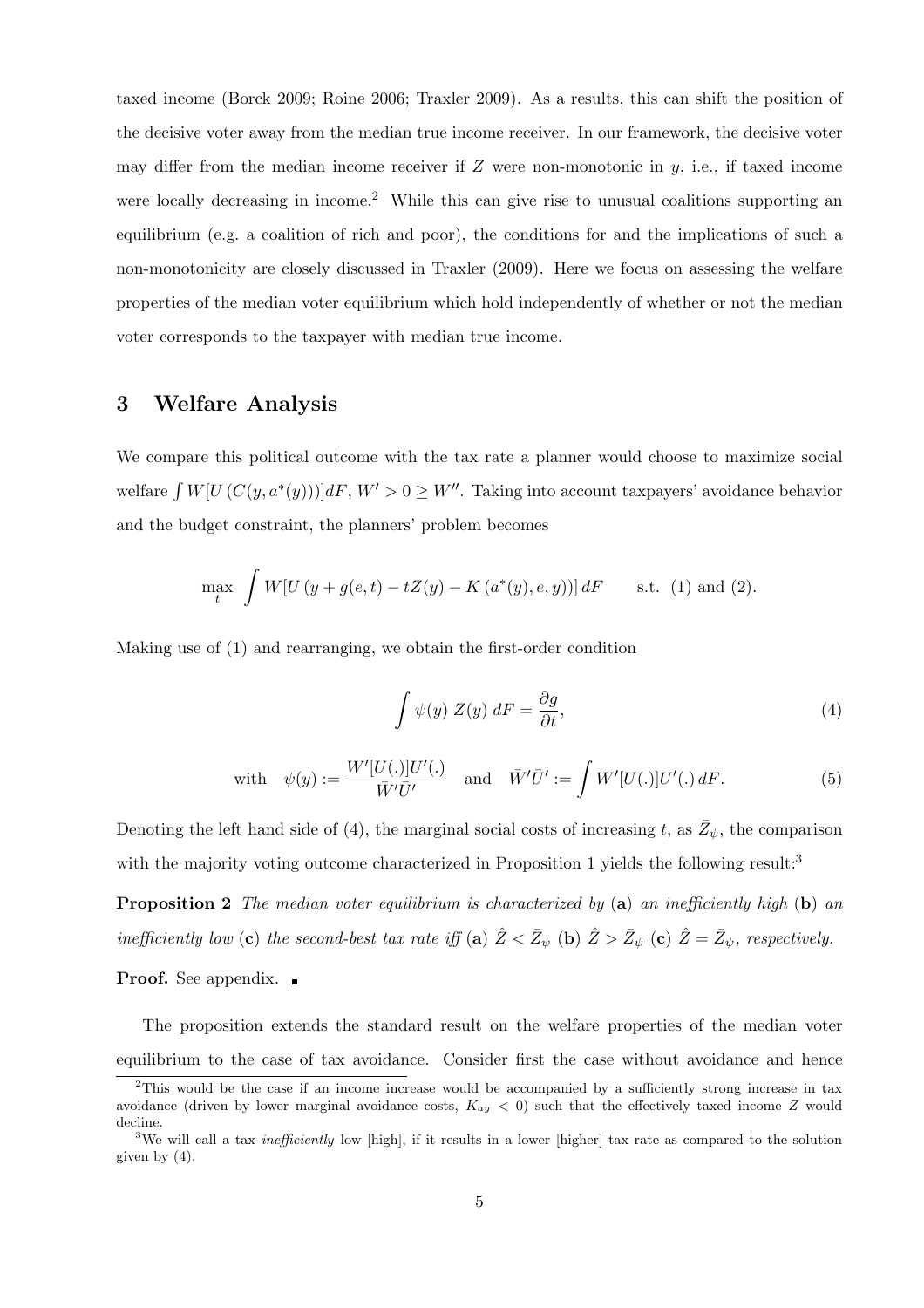$Z(y) = y$ . For any income distribution where the median voter's income is below the average (welfare-weighted) income,  $\hat{y} < \bar{y}_{\psi}$ , the pivotal taxpayer faces marginal costs from taxation which are below the marginal social costs. The political equilibrium will be characterized by an inefficiently high tax rate. For the case with tax avoidance we get the same result as long as the decisive voter has a taxed income below the (welfare-weighted) average,  $\hat{Z} < \bar{Z}_{\psi}$  (case a). If the opposite holds true, i.e., if the decisive taxpayer has a taxed income  $\hat{Z} > \bar{Z}_{\psi}$  (case b), majority voting results in an inefficiently low tax rate. For  $\hat{Z} = \bar{Z}_{\psi}$  (case c), voting does not introduce any (further) inefficiency.

To analyze the role of tax avoidance for the welfare assessment of the voting equilibrium, it is useful to rewrite the condition for case (a) as

$$
\bar{a}^*_{\psi} - a^*(\hat{y}) < \bar{y}_{\psi} - \hat{y}.\tag{6}
$$

The left hand side of the condition captures the gap between the average (welfare-weighted) level of avoidance,  $\bar{a}^*_{\psi}$ , and the amount avoided by the pivotal taxpayer,  $a^*(\hat{y})$ . In the following, we will call this the 'avoidance gap'. The right hand side of (6) measures the gap between the average (welfare-weighted) income  $\bar{y}_{\psi}$  and a decisive voter's true income  $\hat{y}$ , the 'income gap'.<sup>4</sup> As long as the avoidance gap is smaller than the income gap, the political process will result in an inefficiently high tax rate.

To illustrate the intuition behind condition (6), consider an economy where the decisive taxpayer's true income coincides with the weighted mean,  $\hat{y} = \bar{y}_{\psi}$ . Without tax avoidance, no political inefficiency would arise from the voting process. However, if agents differ with respect to their avoidance behavior, this will drive a wedge between the social costs of increasing the tax rate and the costs considered by the pivotal taxpayer. Assume, for instance, that the median voter avoids less than the average,  $a^*(\hat{y}) < \bar{a}_{\psi}^*$ . She then faces marginal costs from increasing t which are above the marginal social costs. The left hand side of (6) would be positive and the condition would be violated – we would get  $\hat{Z} > \bar{Z}_{\psi}$  and therefore an inefficiently low tax rate. If the median voter would avoid more than the weighted average, condition (6) would be met and we obtain the opposite result.

Now turn to the scenario of a right-skewed income distribution with  $\hat{y} < \bar{y}_{\psi}$ , i.e., a case with a positive income gap. With tax avoidance varying along the income distribution ( $K_{ay} \neq 0$ ), the

<sup>&</sup>lt;sup>4</sup>As we do not rule out non-monotonicities in  $Z(y)$ , the income of the pivotal taxpayer does not necessarily equal the median income. Note further that  $Z(y)$  is non-injective if Z is non-monotonic. In this case, there could be several income levels  $\hat{y}_j$  and  $\hat{y}_k$ ,  $j \neq k$ , for which  $\hat{Z} = Z(\hat{y}_j) = Z(\hat{y}_k)$  holds. It is obvious, however, that (6) holds for any  $\hat{y}_k$ , as long as it holds for  $\hat{y}_j$ . Therefore we treat  $\hat{y}$  as if it always were unique.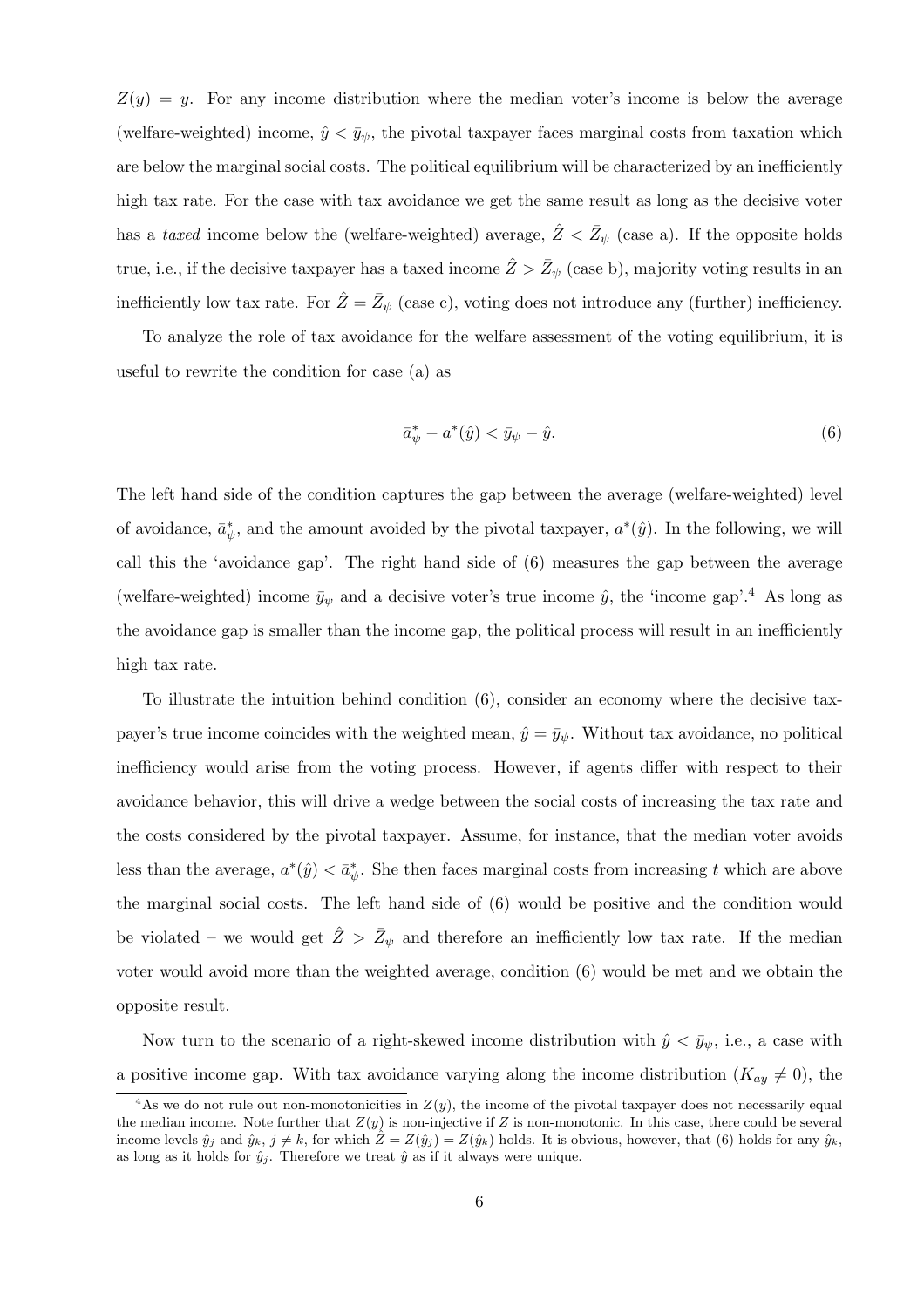left hand side of (6) will generally differ from zero. Whenever the decisive voter avoids less than the welfare-weighted average, the avoidance gap will be positive and tends to offset the political distortion that emerges for  $\hat{y} < \bar{y}_{\psi}$ . If the avoidance gap is larger than the income gap, condition  $(6)$  would be violated. Majority voting could then result in an inefficiently low tax rate – despite a distribution of true incomes with  $\hat{y} < \bar{y}_{\psi}$ . For the alternative scenario where the decisive voter avoids more than the average, the left hand side of (6) would be negative. The negative avoidance gap would further amplify the political inefficiency associated with the income gap. However, the empirical evidence discussed below suggests that this case is less plausible.

Corollary 1 The higher the average level of tax avoidance and the lower the median voter's tax avoidance, (i) the lower will be the inefficiency introduced by majority voting for  $\hat{Z} < \bar{Z}_{\psi}$ , (ii) the higher will be the inefficiency introduced by majority voting for  $\hat{Z} > \bar{Z}_{\psi}$ .

The intuition behind this observation is straightforward. Note first that the right hand side of (3) is identical to the right hand side of (4). The social planner and the voters thus consider the same marginal benefits from increasing the tax rate. All behavioral responses to taxation that shape the elasticity of the tax base – in particular, changes in tax avoidance (see  $(A.1)$ ) in the appendix) – are thus captured equally in the right hand side of  $(3)$  and  $(4)$ . Hence, differences in the tax base elasticity do not impact the welfare assessment of the voting equilibrium. The inefficiency of the voting equilibrium, captured by  $|\hat{Z}-\bar{Z}_{\psi}|$  $\vert$ , only emerges from the difference in the marginal costs of increasing the tax rate considered by the pivotal taxpayer and the social planner, respectively. Note that the marginal social costs,  $\bar{Z}_{\psi}$ , are decreasing in avoidance  $\bar{a}_{\psi}^*$ . For case (i),  $\hat{Z} < \bar{Z}_{\psi}$ , where majority voting results in an inefficiently high tax rate, the political inefficiency is therefore the smaller, the higher the average (welfare-weighted) avoidance in the economy: the second-best tax rate will be closer to the tax that wins the elections. The opposite result applies when majority voting yields an inefficiently low tax rate: for case (ii), a higher level of average tax avoidance means that the political inefficiency if more pronounced.

Equivalent statements can be made for the avoidance behavior of the decisive voter. The less the pivotal taxpayer avoids, the higher are his marginal costs from a tax rate increase. This implies a stronger inclination to vote for 'too low taxes', which works into the opposite direction as the tendency to vote for 'too high taxes', that derives from a below weighted-average true income. In case (i), a decrease in the pivotal taxpayer's avoidance will therefore mitigate the political inefficiency associated with majority voting.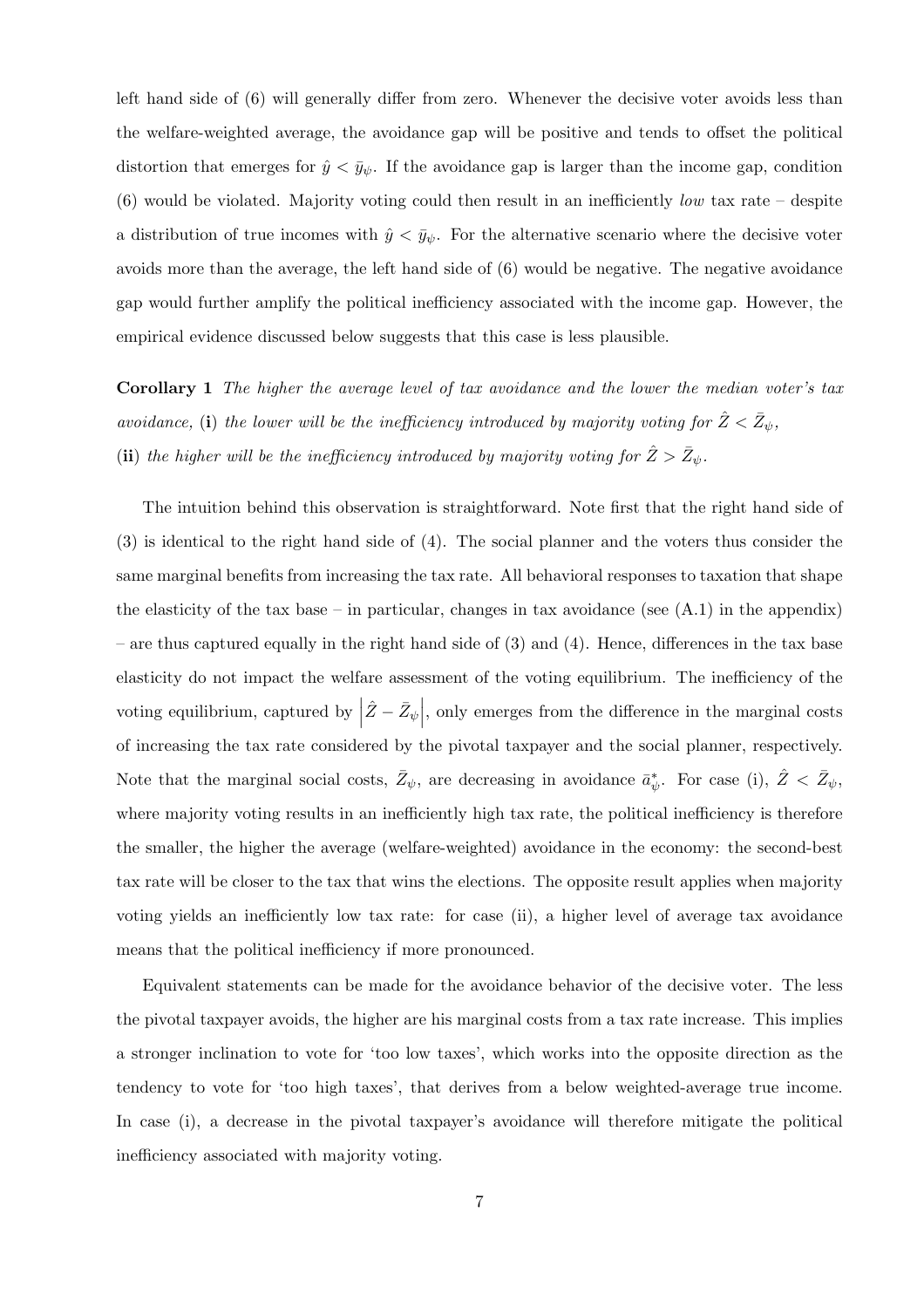Redistributive Concerns Corollary 1 holds independently of the curvature of the welfare function. However, redistributive concerns will of course affect the weight  $\psi(y)$  in (4) and therefore the level of  $\bar{y}_{\psi}$  and  $\bar{a}_{\psi}^*$ . It is straightforward to show that  $\psi(y)$  is strictly decreasing in income for  $K_y < 1-t$ . Hence, the avoidance behavior of low income groups will get a larger weight than avoidance among the rich. With stronger social preferences for redistribution, the difference in weights will become more pronounced. Depending on the income–avoidance pattern this could either result in an increase or a decrease in  $\bar{a}_{\psi}^*$ . The point is best illustrated graphically.

Figure 1 plots the true income y (horizontal axis) against the taxed income  $Z(y)$  (vertical axis) for two different avoidance technologies. A vertical deviation from the 45 degree line captures the amount of avoidance for a given income level. In the example depicted in the left panel, avoidance is increasing in income such that avoidance is most prevalent among the top of the income distribution. In the second example, both the rich and the poor engage more actively in tax avoidance than the middle class taxpayer.<sup>5</sup>

Figure 1: Patterns of tax avoidance



Consider the special case of a linear social welfare function and say that the decisive voter avoids less than the (weighted) average in both examples, i.e.  $a^*(\hat{y}) < \bar{a}_{\psi'}^*$ . Neglecting redistributive concerns we thus have a positive avoidance gap. This does not necessarily imply, however, that

<sup>&</sup>lt;sup>5</sup>The underlying avoidance technology in the first example satisfies  $K_{ay} \le 0 \ \forall y$ . In the second example,  $K_{ay}$  is positive for low income levels and turns negative starting with an intermediate income. In both examples,  $Z(y)$  is monotonic in  $y$  such that the median income receiver corresponds to the agent with the median taxed income. See Traxler (2009) for a discussion of cases with non-monotonicities.

<sup>&</sup>lt;sup>6</sup>We use the subscript  $\psi'$  to indicate the welfare weight avoidance level for a linear welfare function  $(W'' = 0)$ . In this case, the weighting term from (5) boils down to  $\psi'(y) = U'(C(y, a^*(y))) / \bar{U}'$ , which simply reflects the concavity of the utility function.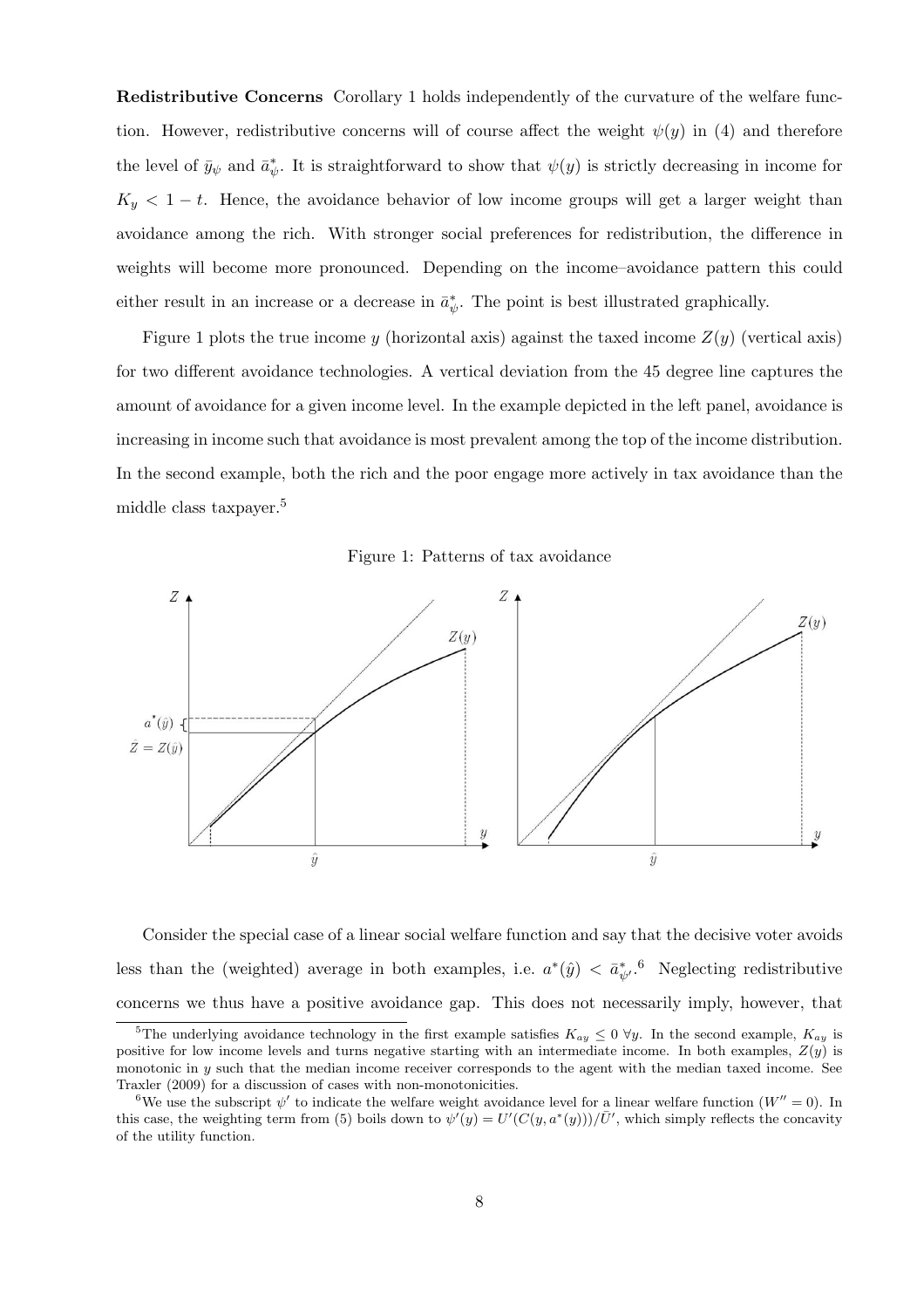we get a positive avoidance gap for the case of a concave welfare function  $-$  in particular, for the scenario in the left panel. If the planner accounts for equity concerns, the amount of avoidance among the rich obtains a lower weight than the avoidance in the lower tail of the distribution. Thus, for the avoidance pattern in the left panel of figure 1, the avoidance gap will certainly be smaller when redistributive concerns are taken into account:  $\bar{a}^*_{\psi} < \bar{a}^*_{\psi'}$ . Hence, one might get  $\bar{a}_{\psi'}^* > a^*(\hat{y}) > \bar{a}_{\psi}^*$ , i.e., a positive avoidance gap for a linear but a negative avoidance gap for a concave welfare function. In contrast, for the scenario depicted in the right panel we might get a larger avoidance gap with redistributive concerns,  $\bar{a}^*_{\psi} > \bar{a}^*_{\psi'} > a^*(\hat{y})$ , if the welfare weights on low-income taxpayers' avoidance are sufficiently high.

The lessons to draw from these examples are clear-cut. A patter of avoidance where taxpayers with intermediate incomes avoid less taxes than the poor and the rich, is more likely to result in a positive avoidance gap than a pattern with pronounced avoidance 'in the middle'. Hence, a higher level of tax avoidance will be more effective in mitigating the political inefficiency obtained for  $\hat{Z} < \bar{Z}_{\psi}$  (case (i) of corollary 1), if the bulk of avoidance is concentrated among the ends of the income distribution. With a concave social welfare function, tax avoidance among low income groups is thereby particularly supportive to push this effect.

Empirical Evidence Given the importance of the avoidance-income pattern for the welfare properties of the political outcome, it is worth discussing empirical evidence on the distribution of tax avoidance. Little is known on the distribution of legal tax minimizing activities such as the usage of untaxed fringe benefits, tax-favored types of capital returns or the exploitation of tax loopholes (see see section 5 in Slemrod and Yitzhaki, 2002). For other activities reducing the effective tax base, such as charity giving, it is hard to distinguish between intrinsically motivated and tax induced behavior. A common conjecture is that higher income receivers have access to more tax avoidance strategies. This view is supported by the evidence in Lang et al. (1997).

Slightly more is know about the distribution of illegal tax evasion.<sup>7</sup> It is argued that richer taxpayers also have better access to evasion technologies which are related to receiving unmatched income. Bloomquist (2003) reports, for instance, that middle-income taxpayers have the highest share – above 90% – of third party reported, matched income. Receiving unmatched income appears to be crucial, at least for tax evasion opportunities. Based on data from the IRS, the underreporting rate is estimated to be 54%, 8.5%, and 4.5% for income types subject to 'little or no', 'some', and

<sup>&</sup>lt;sup>7</sup>In the next section we discuss to which extent our results apply to the case of tax evasion.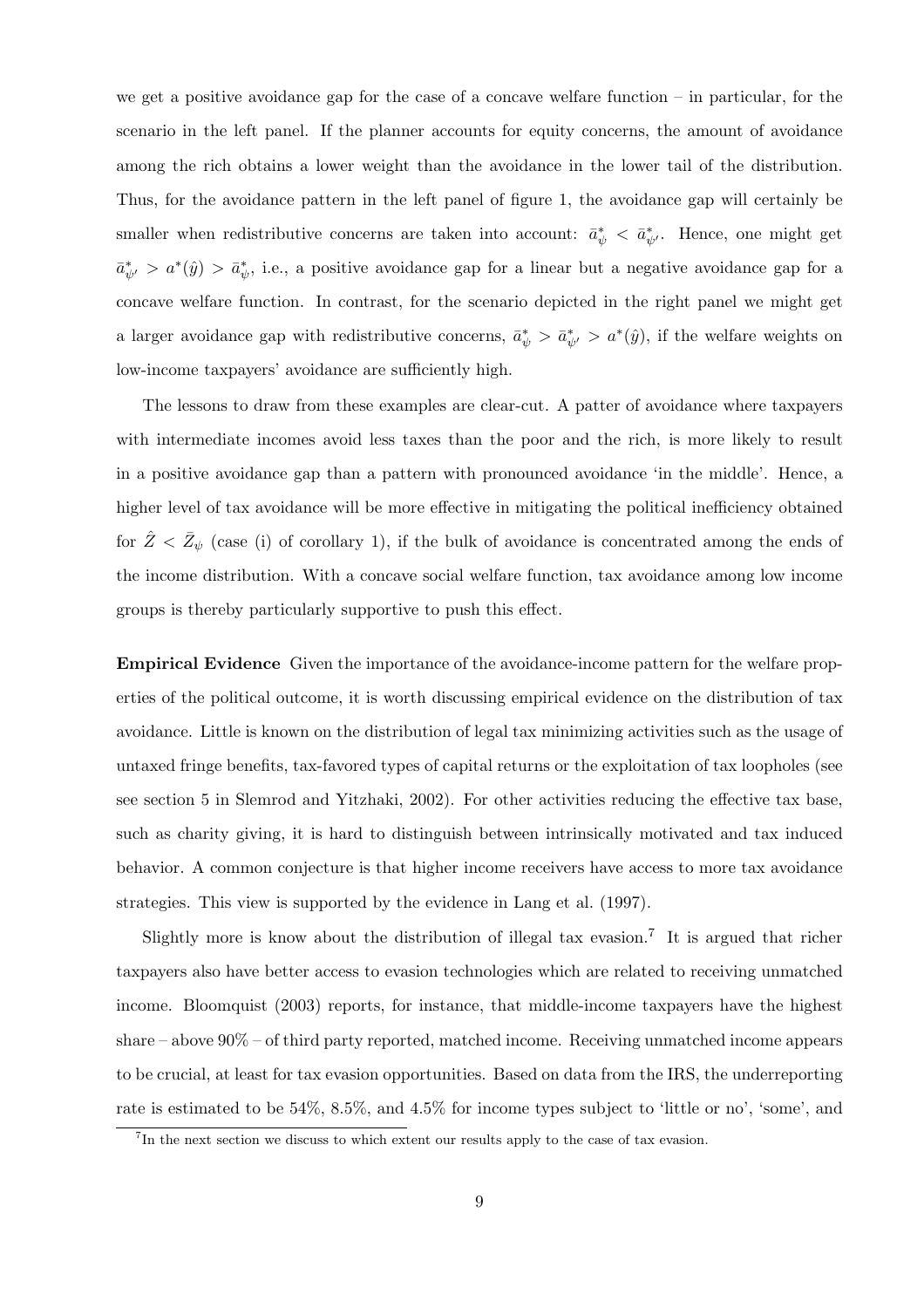'substantial' information reporting, respectively (Slemrod, 2007, p.30). It is thus not surprising that only 1% of wage and salaries but 57% of nonfarm proprietor income were not reported in 2001.

In a comprehensive analysis of micro data from the National Research Program, Johns and Slemrod (2008) show that misreporting of income (as a fraction of true income) is increasing in true income. This evidence supports a pattern as depicted in the left panel of figure 1. When refundable tax credits are taken into account, Johns and Slemrod document a U-shaped relationship between adjusted gross income and misreporting. Based on random audit data, Cox (1984) and Fratanduono (1986) also find a U-shaped relationship between income and evasion – with the smallest amount of evasion among taxpayers around the median income level. The latter findings lend support to the pattern on the right of figure 1.

## 4 Extensions

The analysis of the previous sections employed two strong assumptions. Individual incomes as well as the extent of tax enforcement were considered to be exogenously given. How robust are our results when we relax these assumptions? And to which extent do our results generalize to the case of illegal tax evasion rather than legal avoidance?

4.1 Endogenous Labor Supply The endogenous labor choice turns out to be irrelevant for our findings. Allowing for this additional behavioral response to taxation, one arrives at the same qualitative results as with a fixed income. The robustness of our findings is basically an implication of the fact that taxpayers' behavior – which shapes the elasticity of the tax base – is captured in the right hand side of conditions (3) and (4). As discussed in the previous section, the expression is the same in both conditions. Thus, changes in the tax base elasticity that affect  $\partial g/\partial t$  do not alter the welfare assessment of the median voter equilibrium. This point is made explicitly in appendix C, which sketches the endogenous labor choice when taxpayers have heterogenous skill levels.

4.2 Endogenous Enforcement The assumption of an exogenously given tax enforcement is more crucial for our results. We therefore study an extension with an endogenous enforcement choice.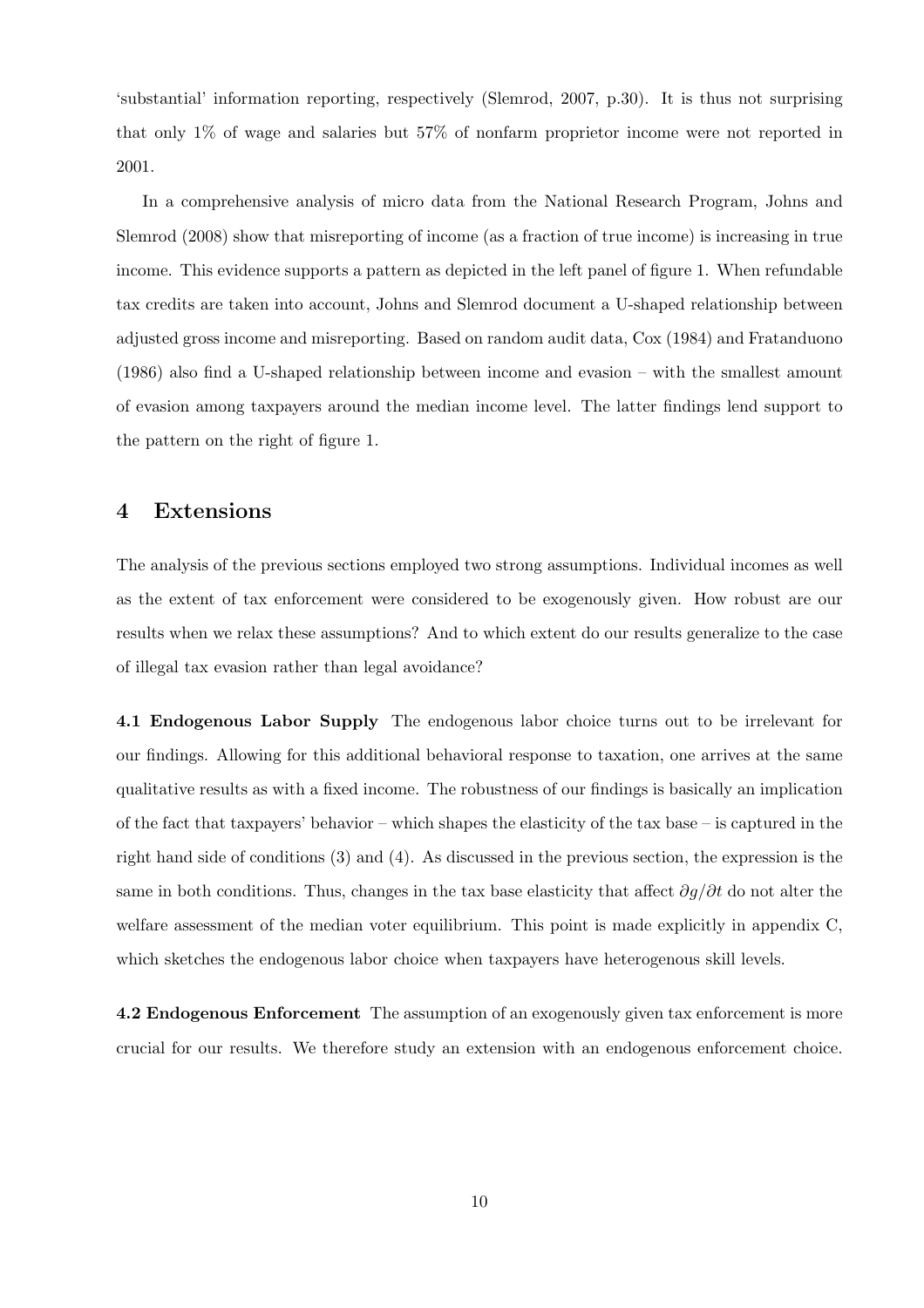We focus on the case where e is set by a revenue maximizing authority.<sup>8</sup> The following timing of events is considered: First, the tax rate is determined by the political process or the social planner, second, the enforcement authority chooses the revenue maximizing level of enforcement and, finally, taxpayers decide on avoidance. With this timing, the enforcement authority sets  $e$ in order to maximize  $q(e, t)$  from (2), taking into account taxpayers' avoidance responses. The revenue maximizing policy,  $e^R$ , is implicitly defined by

$$
-t\int_{y_l}^{y_h} \frac{\partial a^*(e^R, y)}{\partial e} dF = 1.
$$
 (7)

From (1) and  $K_{ae} > 0$  it follows that  $\partial a^*/\partial e < 0$ . Implicitly differentiating (7) and assuming  $\partial^2 a^*/\partial e^2 > 0$ , one obtains  $\partial e^R/\partial t > 0$ . The authority responds with an increase of enforcement to an increase in the tax rate. In this sense, the tax rate and tax enforcement are complementary.

Taking the authority's choice of  $e^R$  into account and substituting for (1), the most preferred tax rate for a taxpayer with income  $y$  is now given by

$$
Z(y) + K_e(a^*(y), e^R, y)\frac{\partial e^R}{\partial t} = \frac{dg(t, e^R(t))}{dt}.
$$
\n(8)

In addition to the first-order marginal costs from an increase in  $t$ , voters now face further costs that emerge from the endogenous increase in enforcement. With these additional costs of taxation, voters' preferences over t are no longer monotonic in  $Z(y)$ . The median voter theorem can nevertheless be applied if the left hand side of  $(8)$  is monotonic in y, i.e., if<sup>9</sup>

$$
1 + \frac{\partial a^*}{\partial y} \left( K_{ae} \frac{\partial e^R}{\partial t} - 1 \right) + K_{ey} \frac{\partial e^R}{\partial t} > 0.
$$
 (9)

As discussed in appendix A, this condition assures that preferences over  $(q, t)$  are monotonic in income.

<sup>8</sup>Qualitatively similar results are obtained for a welfare-maximizing choice of enforcement. However, the comparison with the result established above is more straightforward for a revenue maximizing policy. A further interesting extension would be to study voting over t and e. It turns out, however, that the problem has in general no Condorcet winner. A closer examination of the two dimensional voting problem (e.g., based on a structure-induced equilibrium approach; Shepsle, 1979) is beyond the scope of this paper and left for future research.

<sup>&</sup>lt;sup>9</sup>Whenever  $K_{ay} \geq 0$ , then  $\partial a^*/\partial y \geq 0$ . The inequality will therefore hold under a mild (strict) constraint on  $K_{ey}$ , if the term in the round brackets of (9) is non-negative (negative). Whenever  $K_{ay} < 0$ , the inequality will be met under a mild (strict) constraint on  $K_{ey}$ , if the expression in the round brackets is negative (non-negative). Compare the discussion at the end of this subsection.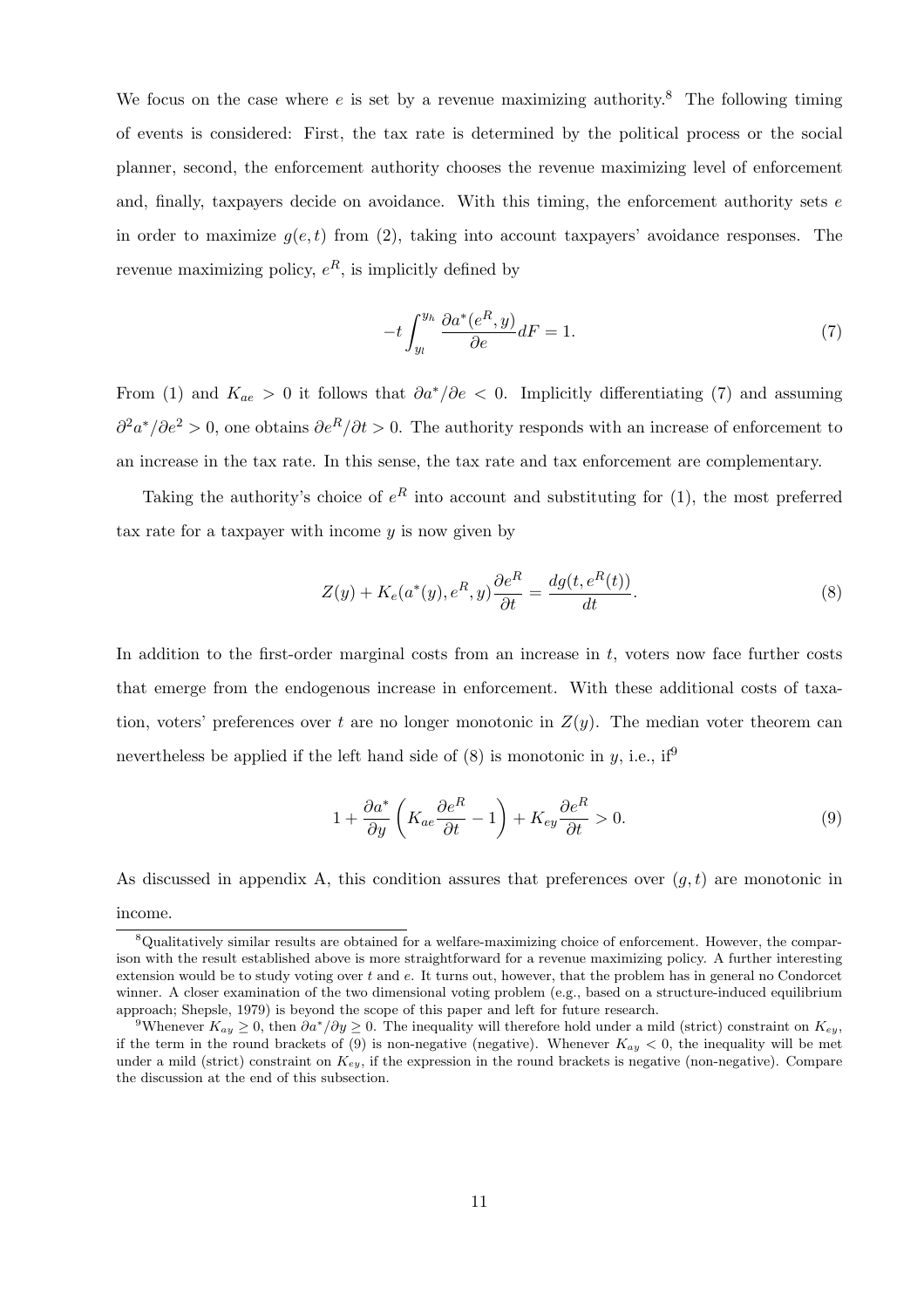Proposition 3 Assume (9) is satisfied. With an endogenous, revenue maximizing choice of enforcement, the tax rate that wins majority voting is given by

$$
Z(\hat{y}) + K_e(a^*(\hat{y}), e^R, \hat{y}) \frac{\partial e^R}{\partial t} = \frac{dg(t, e^R(t))}{dt},
$$

with  $F(\hat{y}) = 1/2$ .

**Proof.** See appendix.  $\blacksquare$ 

In contrast to proposition 1, the new voting equilibrium requires monotonicity of preferences in true rather than taxed income. The pivotal taxpayer is thus always the one with median true income. We now compare this voting equilibrium with the welfare-maximizing tax policy. Following the same steps as above but accounting for the endogenous enforcement level,  $e^{R}(t)$ , the planner's first-order condition becomes

$$
\int \psi(y) \left( Z(y) + K_e(a^*(y), e^R, y) \frac{\partial e^R}{\partial t} \right) dF = \frac{dg(t, e^R(t))}{dt}.
$$
\n(10)

Denoting the condition's left hand side, the marginal social costs of increasing t, as  $\bar{z}_{\psi}$ , and the marginal costs faced by the median voter (the left hand side of  $(8)$  evaluated at  $\hat{y}$ ) as  $\hat{z}$ , we can state:

**Proposition 4** With an endogenous, revenue maximizing choice of enforcement, the median voter equilibrium is characterized by  $(a)$  an inefficiently high  $(b)$  an inefficiently low  $(c)$  the second-best tax rate iff (a)  $\hat{z} < \bar{z}_{\psi}$  (b)  $\hat{z} > \bar{z}_{\psi}$  (c)  $\hat{z} = \bar{z}_{\psi}$ , respectively.

**Proof.** The proof follows immediately from the proof of proposition 2.

The proposition is analogous to the one derived for exogenous enforcement expenditures. A welfare assessment of the political outcome requires to compare the marginal social costs with the median income receiver's costs of taxation, which now includes a term reflecting the endogenous adjustment in tax enforcement. Rearranging terms, we can write  $\hat{z} < \bar{z}_{\psi}$  as

$$
\bar{a}^*_{\psi} - a^*(\hat{y}) - [\bar{\kappa}_{\psi} - \kappa(\hat{y})] \frac{\partial e^R}{\partial t} < \bar{y}_{\psi} - \hat{y},\tag{11}
$$

with  $\bar{\kappa}_{\psi} := \int \psi(y) K_e(a^*(y), e^R, y) dF$  and  $\kappa(\hat{y}) := K_e(a^*(\hat{y}), e^R, \hat{y})$ . As in (6), the condition contains the avoidance gap on the left and the income gap on the right hand side. The new term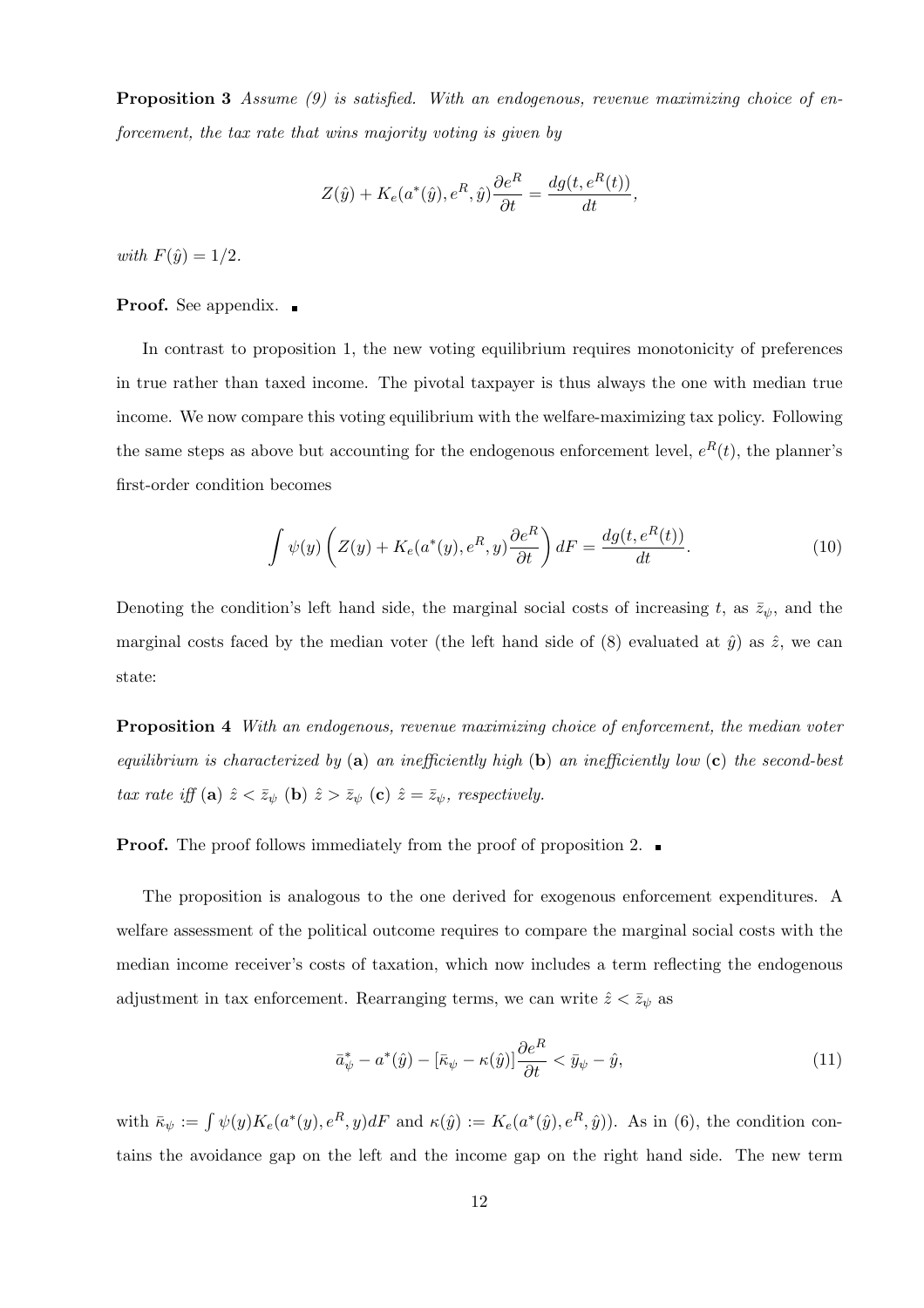on the left captures the difference between the marginal social and the median voter's marginal enforcement costs. This additional term, the 'cost gap', has a crucial impact on our analysis.

Recall that  $\partial e^R/\partial t > 0$  and note that the cost gap will be positive, if the social are above the median voter's marginal costs of raising  $e, \overline{\kappa}_{\psi} > \kappa(\hat{y})$ . A positive cost gap means that the pivotal taxpayer considers lower second-order costs of raising  $t$  than the planner. This will work against any positive avoidance gap. The left hand side of (11), the sum of avoidance and cost gap, can nevertheless be positive but the conditions for this case are difficult to establish in general. In particular, the statement from corollary 1 does not immediately apply without further assumptions.

We have established earlier that the political inefficiency which emerges when the median voter has a taxed income below the welfare-weighted average  $(\hat{Z} < \bar{Z}_{\psi})$  is smaller, the less the median voter avoids and the higher the average avoidance level is. When tax enforcement is endogenous, this is not necessarily true. To see this, note that the cost gap as well as the avoidance gap are both decreasing in  $a^*(\hat{y})$  (recall that  $K_{ae} > 0$ ). The left hand side of (11) will be decreasing in the median voter's avoidance,  $a^*(\hat{y})$ , only if

$$
K_{ae}(a^*(y), e^R, y)\frac{\partial e^R}{\partial t} < 1\tag{12}
$$

holds for  $y = \hat{y}$ . Thus, for a sufficiently small response of enforcement to taxes and for a sufficiently small increase of marginal avoidance costs in enforcement, a lower level of  $a^*(\hat{y})$  will still increase the left hand side of (11), thereby working against any positive income gap. When the condition holds for any y, this is sufficient to assure that the sum of avoidance and cost gap is also increasing in  $\bar{a}^*_{\psi}$ , the average weighted amount of avoidance.

**Corollary 2** Assume that (9) and (12) are jointly satisfied. The higher the average level of tax avoidance and the lower the median voter's tax avoidance,

- (i) the lower will be the inefficiency introduced by majority voting for  $\hat{z} < \bar{z}_{\psi}$ ,
- (ii) the higher will be the inefficiency introduced by majority voting for  $\hat{z} > \bar{z}_{\psi}$ .

Whenever the avoidance technology satisfies (9) and (12), we arrive at a qualitatively identical result as above. A higher level of average avoidance has two implications. It reduces the average tax base in the economy, thus lowering the marginal social costs of raising the tax rate. At the same time, the second-order costs from taxation from the endogenous response in tax enforcement will be higher. This latter effect tends to raise the marginal social costs. If (12) holds, the former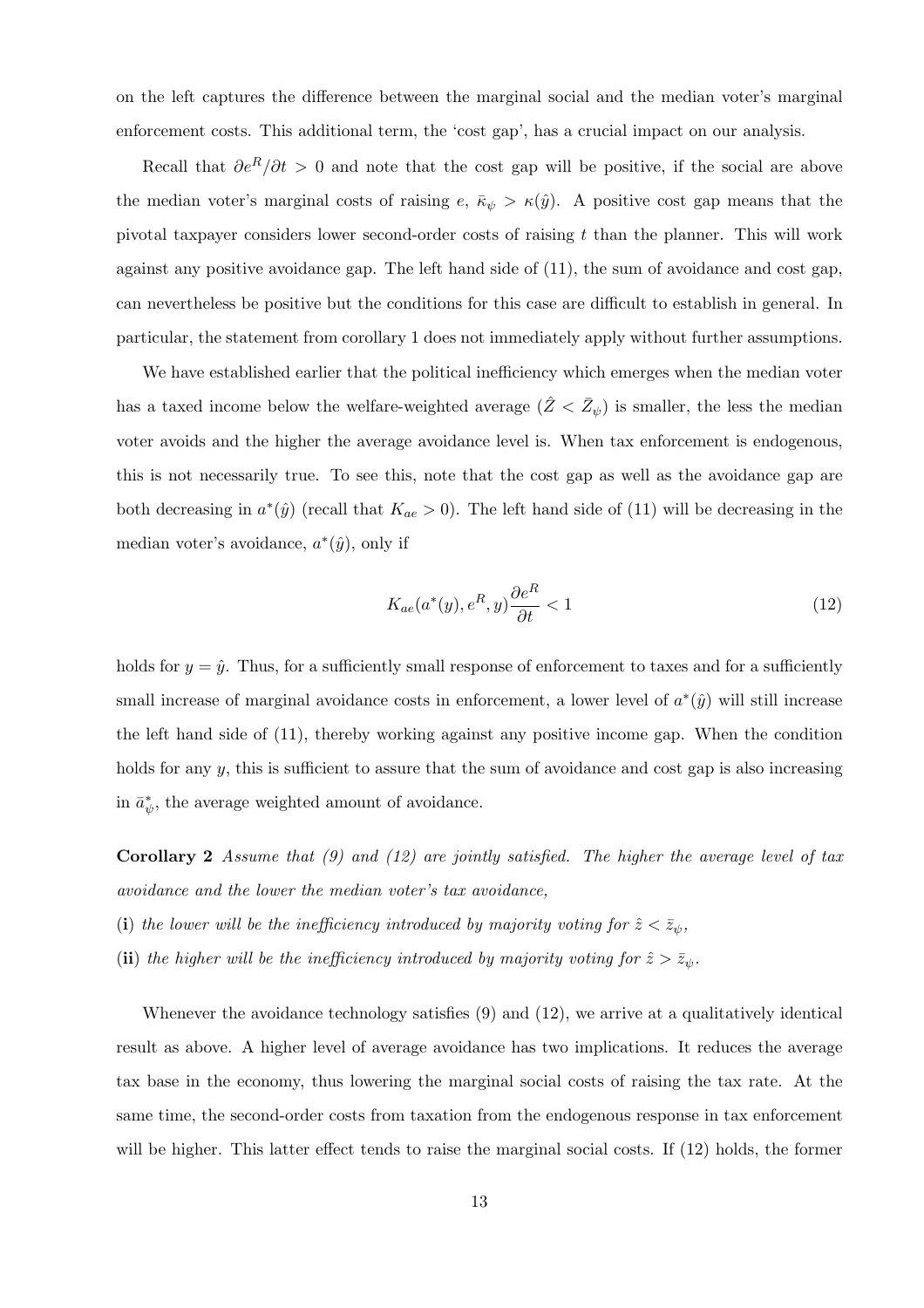effect will dominate the latter. For case (i), a higher level of average avoidance thus moves the second-best tax rate closer to the median voter's most preferred tax rate. The opposite holds true for case (ii). In this case, more avoidance would push the second-best tax further away from the (inefficiently low) tax rate that wins majority voting. Similar as above, equivalent statements can be made for the pivotal taxpayer's amount of avoidance.

It is important to note that corollary 2 only holds under relatively restrictive conditions on the avoidance technology. This becomes obvious when (9) and (12) are combined to yield

$$
1 - \mu < K_{ae}(.)\frac{\partial e^R}{\partial t} < 1 \qquad \text{for } \frac{\partial a^*(y)}{\partial y} > 0 \qquad \text{with } \mu := \frac{1 + K_{ey}(.)\frac{\partial e^R}{\partial t}}{\partial a^*(y)/\partial y}
$$
\n
$$
K_{ae}(.)\frac{\partial e^R}{\partial t} < \min\{1, 1 - \mu\} \qquad \text{for } \frac{\partial a^*(y)}{\partial y} \le 0 \qquad \text{with } \mu := \frac{1 + K_{ey}(.)\frac{\partial e^R}{\partial t}}{\partial a^*(y)/\partial y}
$$

If  $\partial a^*(y)/\partial y > 0$  (which requires  $K_{ay} < 0$ ), the numerator of  $\mu$  must be positive (i.e.,  $K_{ey} >$  $-\frac{1}{\partial e^{R}/\partial t}$  to allow (9) and (12) to jointly hold. Otherwise, for  $\partial a^{*}(y)/\partial y \leq 0$  ( $K_{ay} \geq 0$ ), the condition can in principle hold for a positive or a negative  $\mu$ . If  $K_{ey} > -\frac{1}{\partial e^R/\partial t}$  and thus  $\mu < 0$ , condition (12) is already sufficient for (9) to hold. (Note that there exists a broad class of simple functions which jointly satisfy  $K_{ay} \geq 0$  and  $K_{ey} \geq 0$  (e.g.  $K(.) = a^2ey/2).$ )

4.3 Avoidance versus Evasion Finally, let us examine whether the results from the previous section can also be interpreted in terms of illegal tax evasion rather than legal avoidance. Consider the following evasion costs  $\tilde{K}$ .  $:=$  p ast + k(a, y), where p represents the chance of an audit, ast is the fine imposed on evading at taxes and  $k(.)$  denotes transaction costs of concealing income.<sup>10</sup> Assuming risk neutrality, the taxpayer's problem becomes

$$
\max_{a} C = y + g - t(y - a) - p \, ast - k(a, y)
$$

and the optimal evasion  $a^*$  is given by

$$
k_a(a^*, y) = t(1 - ps),
$$
\n(13)

<sup>&</sup>lt;sup>10</sup>This function  $\tilde{K}(\cdot)$  can be derived from a framework where individual consumption is given by  $C_+ = (1-t)y +$  $at + g - k(.)$  if evasion remains undetected and  $C_ = (1-t)y - at(s-1) + g - k(.)$  in case of detection, where  $s > 1$ is the fine rate and we assume  $ps < 1$ .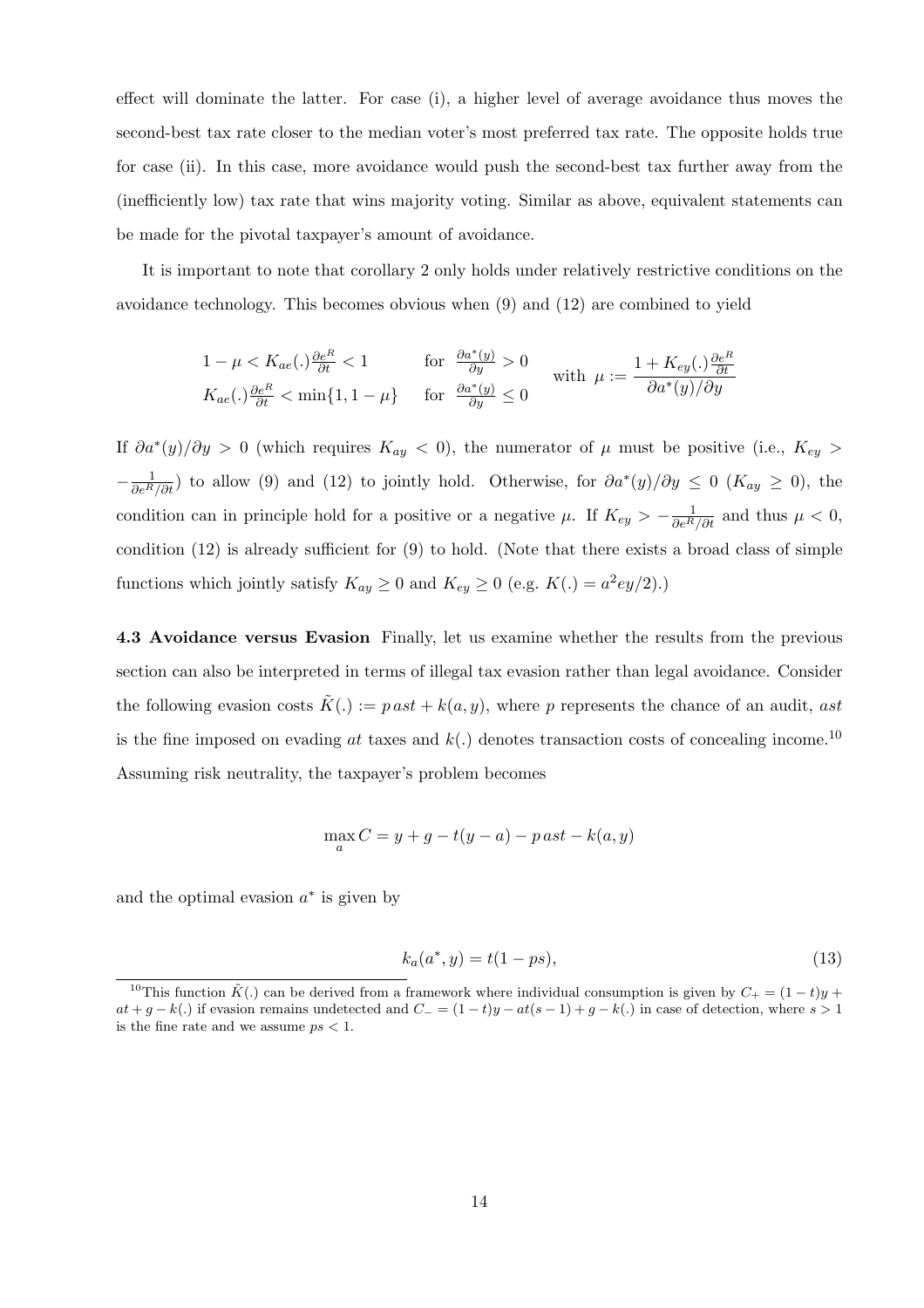where  $ps < 1$ . The condition has a similar structure as the one from (1). Making use of the envelope theorem, the taxpayer's most preferred tax rate is implicitly given by

$$
Z'(y) = \frac{\partial g}{\partial t},\tag{14}
$$

with  $Z'(y) := y - a^*(y) (1 - ps)$ . The pivotal taxpayer is now the agent with median level of  $Z'(y)$ ,  $\hat{Z}'$ . The welfare properties of the voting equilibrium are characterized by the difference between  $\hat{Z}'$ and the welfare weighted average of  $Z'$ . One arrives at the following condition for an inefficiently high tax rate:

$$
(1 - ps)\left(\bar{a}_{\psi}^* - a^*(\hat{y})\right) < \bar{y}_{\psi} - \hat{y}.\tag{15}
$$

The intuition behind this condition is analogous to the one from (6). The fact that the left hand side of (15) captures the gap in concealed income net of expected fines rather than the avoidance gap alters the analysis only quantitatively.<sup>11</sup>

Admittedly, this result is derived in a strongly simplified model of tax evasion. If we would allow for risk aversion and consider a more general structure of fines, the comparison of avoidance and evasion becomes less clear. Typically, (i) one requires additional constraints to assure the applicability of the median voter theorem and, similar as in Section 4.2, (ii) one might obtain an additional term in (15) that reflects the differences in the marginal impact of the tax rate on the fine. However, the basic mechanism behind corollary 1 and 2 would nevertheless be at work.

## 5 Conclusion

This paper has studied the role of tax avoidance for the welfare assessment of majority voting over a linear income tax schedule. Taxpayers differ with respect to their true income as well as their endogenous level of avoidance. Hence, there are two layers of heterogeneity which can drive a wedge between the tax rate preferred by the median voter and the welfare-optimal policy. We found that, for a right-skewed distribution of true incomes, a higher level of tax avoidance mitigates the inefficiency in the voting equilibrium. The result is particularly relevant for the empirically plausible case where taxpayers on both ends of the income distribution engage more intensively

<sup>&</sup>lt;sup>11</sup>The revenues collected from auditing taxpayers would of course enter (2) and thus  $\partial g/\partial t$ . However, since this term equally appears on the right hand side of conditions (3) and (4), neither the distinction between tax evasion and tax avoidance nor the distinction between individual costs that generate revenues,  $past$  in our case, and purely wasteful costs,  $k(.)$ , does affect the results from proposition 2 and corollary 1. See Chetty (2009) for a related discussion on these different types of cost.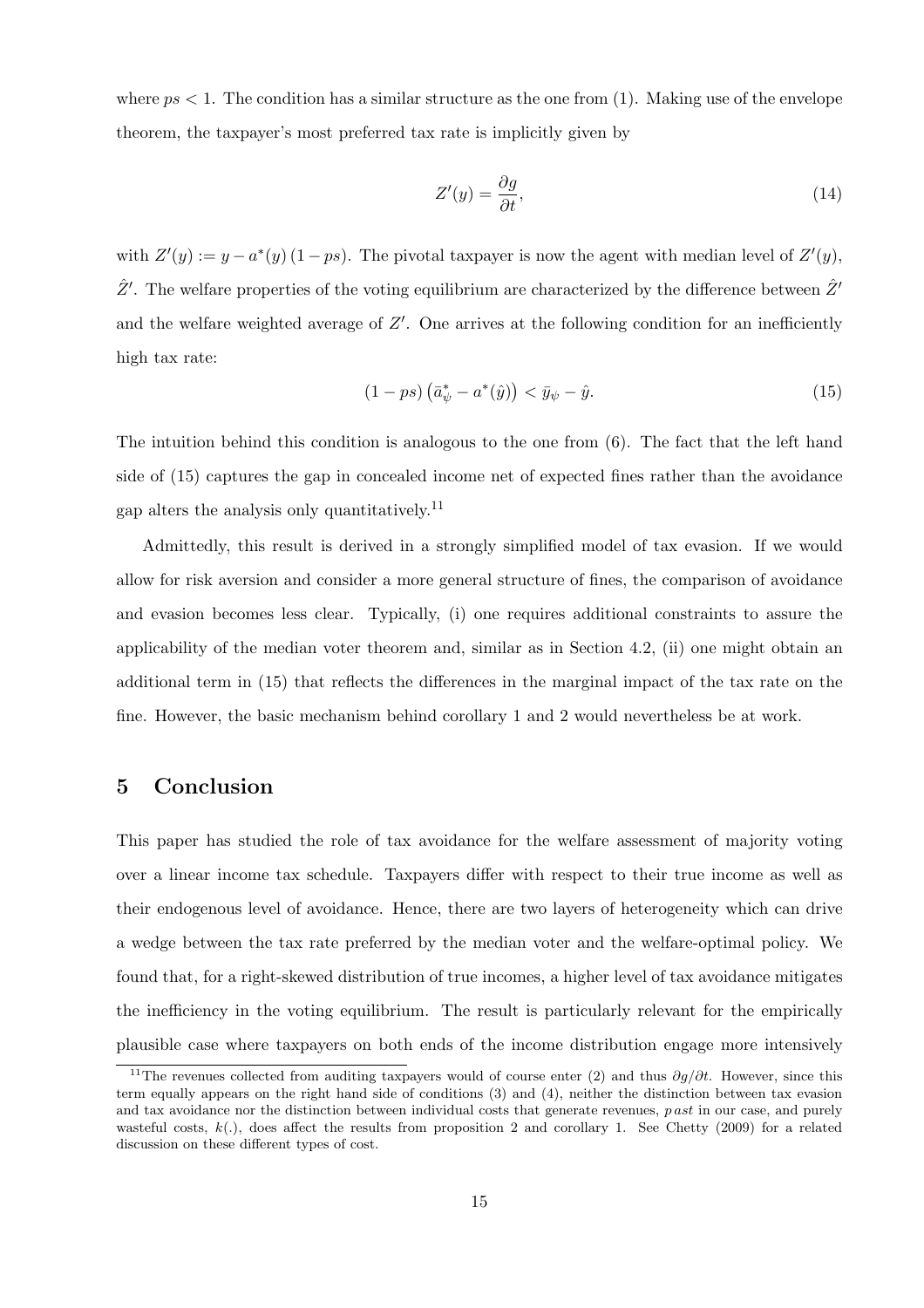in tax minimizing behavior than the middle class. Given the magnitude of tax avoidance, this argument seems to deserve more attention in the political economics of taxation.

Our framework may serve as a starting point for several fruitful extensions. One could include an occupational choice decision in the model, which would allow to endogenize heterogenous avoidance costs. Such an extension would also provide a framework to study the extent to which tax authorities should concentrate their enforcement activities on different occupational and different income groups, respectively. With two layers of heterogeneity – heterogenous incomes and heterogenous tax avoidance – tax enforcement becomes crucial for horizontal and vertical equity considerations (Kopczuk, 2001). The analysis presented in this paper points to potential congruences and conflicts between redistributive targets and allocative costs of tax enforcement within a political economic framework.

From an empirical perspective, it would be interesting to compare the magnitude of the gap between the median and the mean income for the observed, taxed income as well as for the hypothetical case without any tax avoidance or evasion. While the obvious difficulties to measure tax minimizing behavior severely complicate this task, the data on the distribution of taxed and true income used by Johns and Slemrod (2008) seem to be a good starting point. Such an analysis would also allow to address the implications of evasion and avoidance for the optimal tax rate as recently pointed out in Chetty (2009).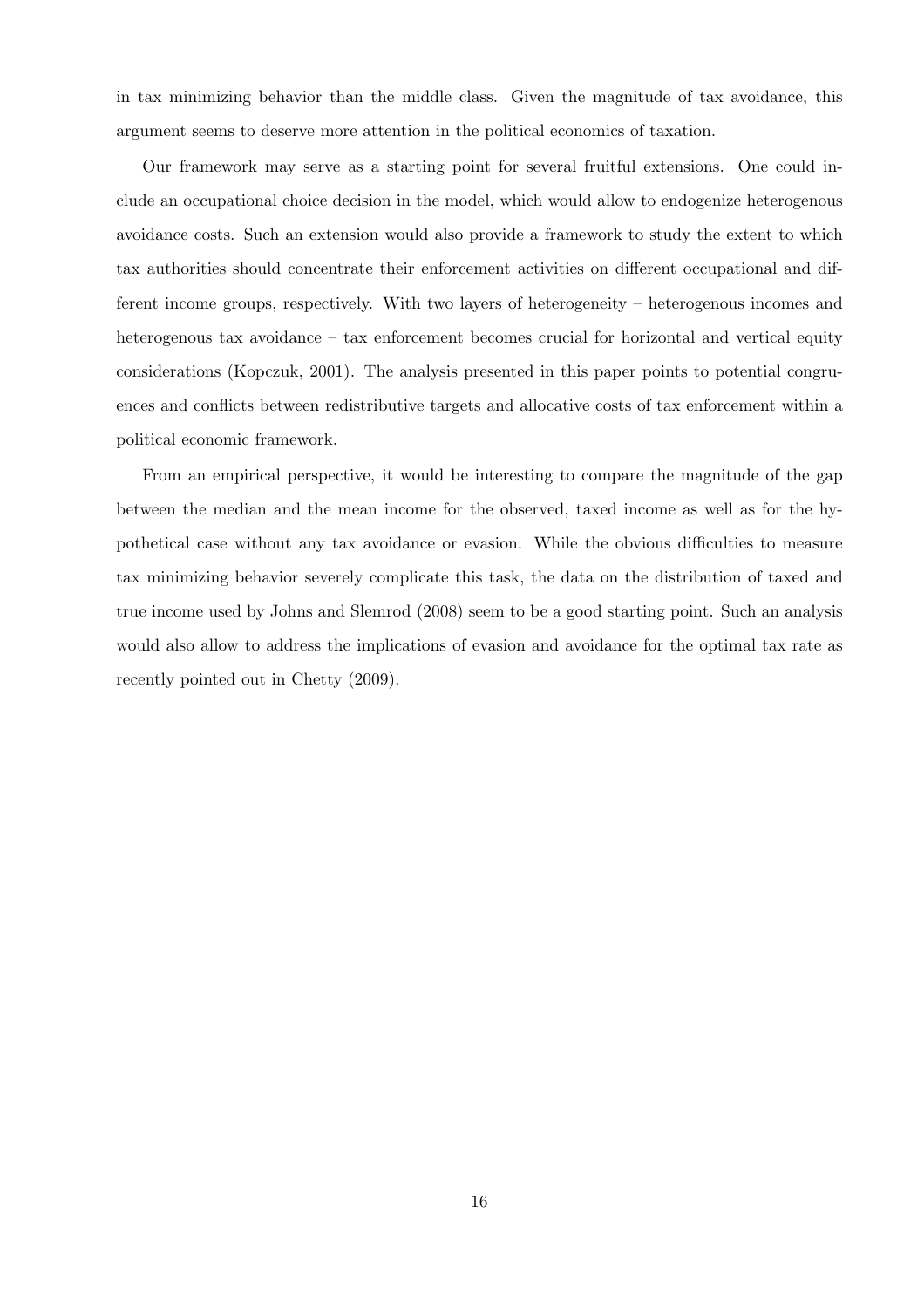## Appendix

#### A. Second-order and single-crossing conditions

From (2) we obtain

$$
\frac{dg(t, e^{R}(t))}{dt} = \bar{Z} - t \int \left(\frac{\partial a^{*}}{\partial t} + \frac{\partial a^{*}}{\partial e} \frac{\partial e^{R}}{\partial t}\right) dF - \frac{\partial e^{R}}{\partial t}
$$
(A.1)

and the second-order condition

$$
\frac{d^2g(t, e^R(t))}{dt^2} = -2\int \left(\frac{\partial a^*}{\partial t} + \frac{\partial a^*}{\partial e} \frac{\partial e^R}{\partial t}\right) dF - t \int \left\{\frac{\partial^2 a^*}{\partial t^2} + 2\frac{\partial^2 a^*}{\partial t \partial e} \frac{\partial e^R}{\partial t} + \frac{\partial^2 a^*}{\partial e^2} \left(\frac{\partial e^R}{\partial t}\right)^2 + \frac{\partial a^*}{\partial e} \frac{\partial^2 e^R}{\partial t^2}\right\} dF - \frac{\partial^2 e^R}{\partial t^2} < 0
$$
\n(A.2)

where  $\partial e^R/\partial t = \partial^2 e^R/\partial t^2 = 0$  for an exogenously fixed enforcement level (sections 2 and 3). In this case,  $\partial^2 a^*/\partial t^2 > 0$  is sufficient for g to be concave in t. For the extension with endogenous enforcement expenditures, (A.2) is assumed to hold.

The second-order condition to (3) is

$$
S := \frac{\partial a^*}{\partial t} + \frac{\partial^2 g(e, t)}{\partial t^2} < 0. \tag{A.3}
$$

While the first term is positive (as  $K_{aa} > 0$ ), the second is strictly negative. Given that the latter expressions dominate, the condition holds and voters' preferences are single-peaked. But even if the second-order condition would be violated, the median voter theorem can nevertheless be applied, as the single-crossing condition always holds (Gans and Smart, 1996). To see this, we derive the marginal rate of substitution,  $\overline{a}$ 

$$
\left.\frac{dg}{dt}\right|_{U=\overline{U}}\,=\,-\frac{\partial U/\partial t}{\partial U/\partial g}=Z(y).
$$

Hence, voters' preferences over the  $(g, t)$  space are monotonic in  $Z(y)$ .

The second-order condition to (4) is given by

$$
\int \left[ W''(.) \left( U'(.) \right)^2 F^2 + W'(.) U''(.) F^2 + W'(.) U'(.) S \right] dF < 0
$$
\n(A.4)

where  $F := -Z + \partial g/\partial t$  and S is given by (A.3). The condition holds due to (A.3) and  $W'' \leq 0$ ,  $U'' < 0$ .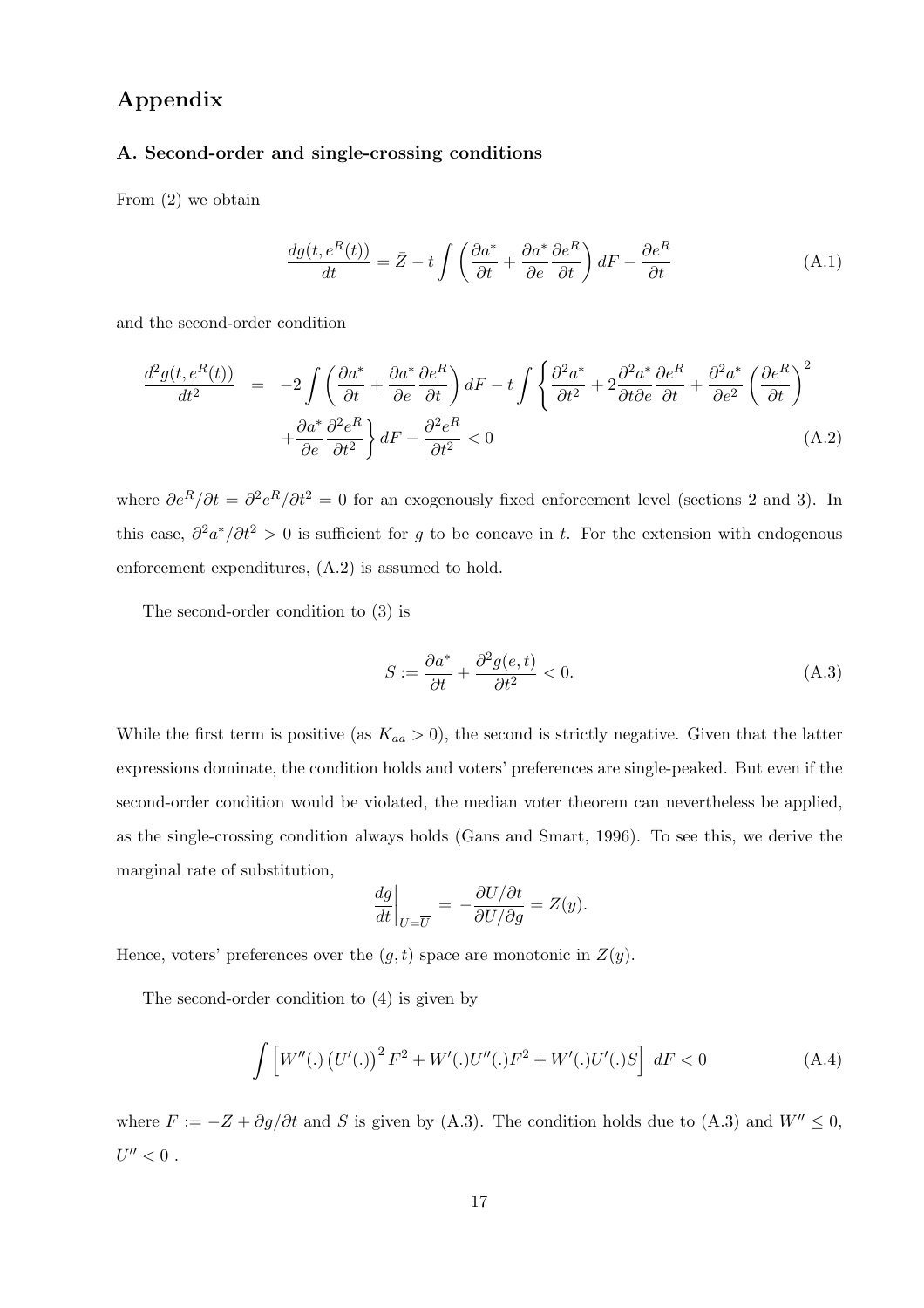The second-order condition for the voting problem with endogenous enforcement is

$$
\frac{\partial a^*}{\partial t} + \frac{\partial a^*}{\partial e} \frac{\partial e^R}{\partial t} - K_{ae} \frac{\partial a^*}{\partial t} \frac{\partial e^R}{\partial t} - \left(K_{ee} + K_{ae} \frac{\partial a^*}{\partial e}\right) \left(\frac{\partial e^R}{\partial t}\right)^2 - K_e \frac{\partial^2 e^R}{\partial t^2} + \frac{d^2 g(t, e^R(t))}{dt^2} < 0. \tag{A.5}
$$

While the first term is strictly positive, the second, third and the last term are strictly negative (due to  $(A.2)$ ). The sign of the remaining two terms are ambiguous in general. With  $K_{ee}$  sufficiently large and  $e^R$  being convex in t, the voting problem under endogenous enforcement will be concave. Even if concavity would be violated, voters' preferences over the  $(g, t)$  space are monotonic in y, if and only if (9) holds. This follows immediately from

$$
\left. \frac{dg}{dt} \right|_{U = \overline{U}} = -\frac{\partial U/\partial t}{\partial U/\partial g} = Z(y) + K_e(a^*(y), e^R, y) \frac{\partial e^R}{\partial t}.
$$
\n(A.6)

Finally, the concavity of  $W(.)$  and  $U(.)$  together with  $(A.5)$  assures that the second-order condition to (10) is satisfied.

#### B. Proofs

**Proof of Proposition 1.** Let  $\hat{t}$  denote the tax rate preferred by the agent with taxed income  $\hat{Z}$ . Consider a vote between  $\hat{t}$  and any tax rate t' with  $t' < \hat{t}$ . The higher tax rate  $\hat{t}$  will be clearly preferred by all agents with  $Z \leq \hat{Z}$ . Hence, the fraction of the population that prefers t' over  $\hat{t}$ is smaller than  $H(\hat{Z}) = 1/2$ . From this follows that no tax rate lower than  $\hat{t}$  can defeat  $\hat{t}$  by an absolute majority. The same argument implies that no tax rater higher than  $\hat{t}$  can win a majority vote against  $\hat{t}$ .

**Proof of Proposition 2.** Given that  $\hat{Z}$  and  $\bar{Z}_{\psi}$  are strictly positive, there has to hold  $\partial g/\partial t > 0$ for the voting equilibrium as well as for the welfare-maximizing tax rate. With (A.2), Proposition 2 then follows from the comparison of  $(3)$  with  $(4)$ , with the first condition being evaluated at  $Z(y) = \hat{Z}$ .

**Proof of Proposition 3.** If  $(9)$  is satisfied, it follows from  $(A.6)$  that single crossing holds and voters' preferences are monotonic in  $y$ . Following the arguments applied in the Proof of Proposition 1 one immediately arrives at Proposition 3.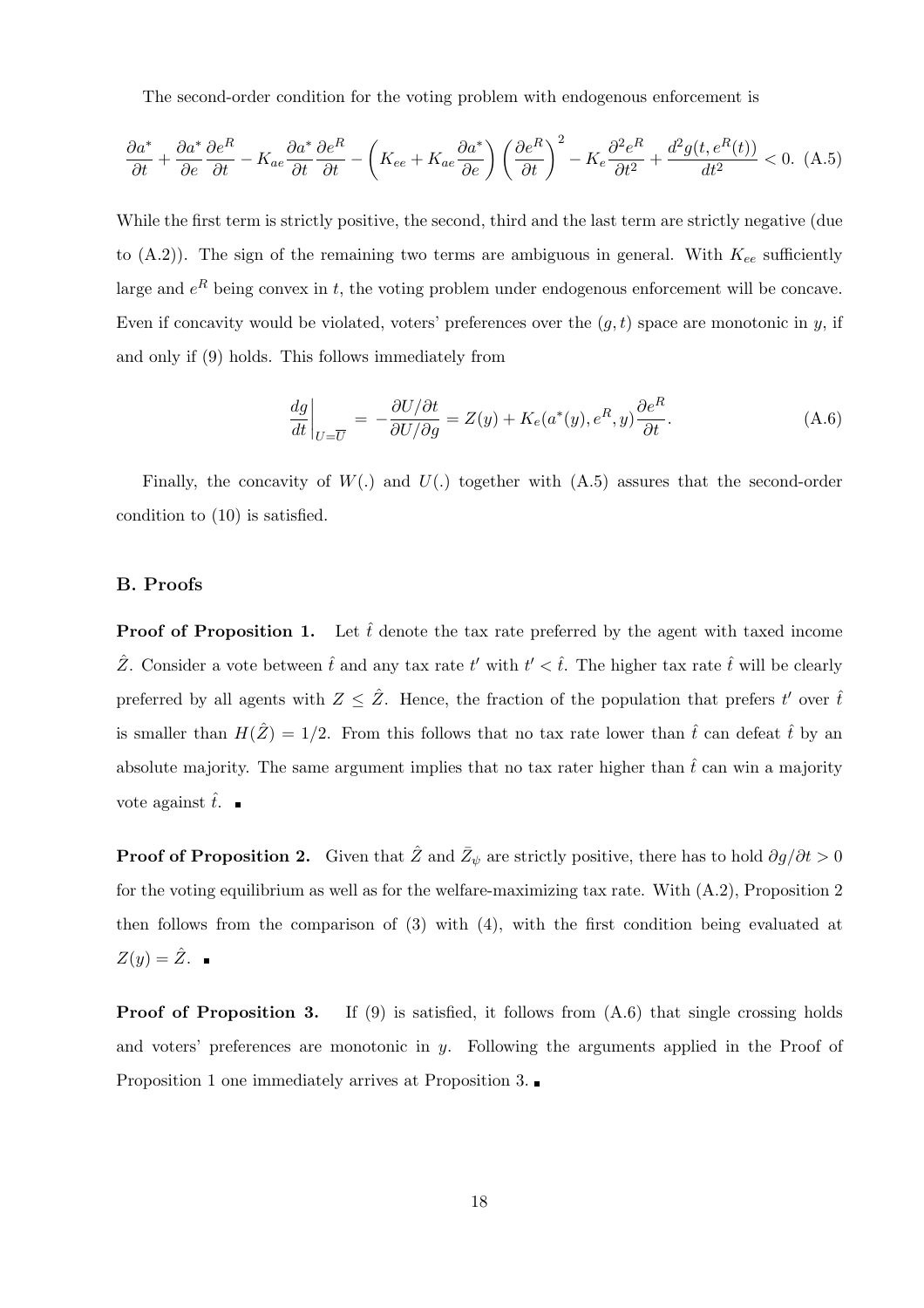#### C. Endogenous Income

Let us briefly consider the case of an endogenous income. An exogenously given skill (wage)  $w$  is distributed according to a cdf  $\Phi(w)$  and income is given by  $y = wL$ , where L denotes the labor supply. We follow Slemrod (1994), assuming  $K(a, e, w)$ . Preferences over consumption C and labor L are described by  $U(C, L)$  and the taxpayer's new problem is

$$
\max_{a,C,L} U(C,L) \qquad \text{s.t.} \ \ C = wL + g - t(wL - a) - K(a,e,w)
$$

Optimal avoidance  $a^*$  and labor supply  $L^*$  is characterized by the first-order conditions

$$
t = K_a(a^*, e, w), \tag{A.7}
$$

$$
U_C(.) w(1-t) + U_L(.) = 0
$$
\n(A.8)

(we focus on interior solutions). The budget balancing lump-sum transfer  $g$  becomes

$$
g(e,t) = t \int Z(w) d\Phi - e,
$$

where  $Z(w) = wL^*(w) - a^*(w)$  captures the effectively taxed income of an agent with skill w. The taxpayers' voting problem is

$$
\max_{t} \ U(C, L) \quad \text{s.t.} \ \ C = wL^{*}(w) + g(e, t) - t(wL^{*}(w) - a^{*}(w)) - K(a^{*}(w), e, w),
$$

and the first-order condition is

$$
U_C(.)\left(-Z(w) + \frac{\partial g}{\partial t}\right) = 0,\tag{A.9}
$$

where we have substituted for  $(A.7)$  and  $(A.8)$ . Quantitatively, a difference to the model presented in the main text is that  $\partial g/\partial t$  now includes a term reflecting the labor elasticity which was absent before. Qualitatively, however, we get the same result as in the main text. From the analysis of the model with exogenous income it follows that voters' preferences are monotonic in  $Z(w)$ . The median voter theorem is applicable and the voting equilibrium is characterized analogously to the one from Proposition 1. It is straightforward to show that the welfare analysis equally extends to the case of endogenous labor supply.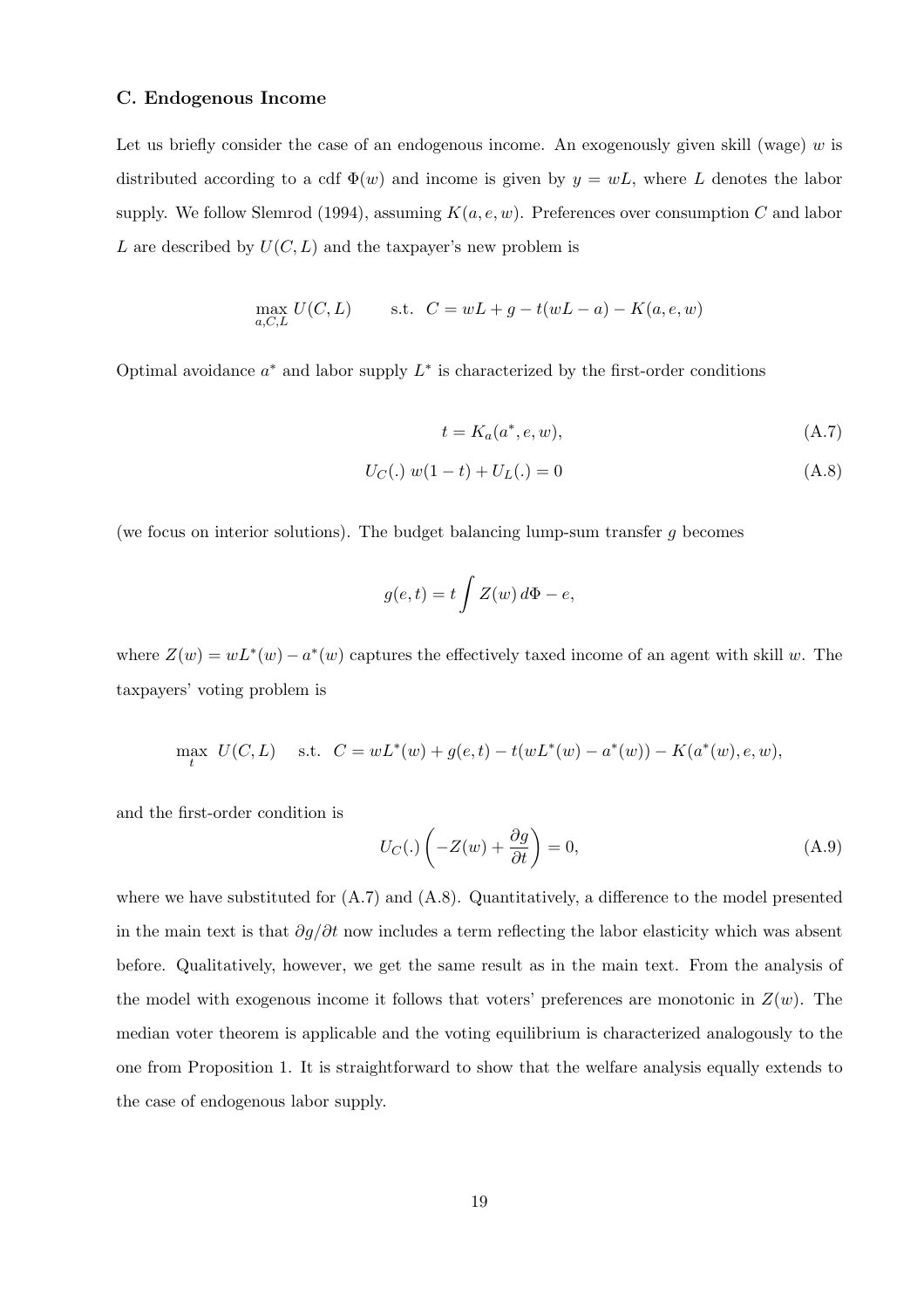## References

Barbaro S., and J. Suedekum (2009), Voting on income tax exemptions, Public Choice 138(1), 239-253.

Bloomquist, K.M. (2003), Tax evasion, income inequality and opportunity costs of compliance. Proceedings of the National Tax Association, 96th Annual Conference, Chicago.

Borck, R. (2009), Voting on redistribution with tax evasion, Social Choice and Welfare 32, 439-452.

Chetty, R. (2009), Is the taxable income elasticity sufficient to calculate deadweight loss? The implications of evasion and avoidance, forthcoming in: American Economic Journal: Economic Policy.

Cox, D. (1984), Raising revenue in the underground economy, National Tax Journal 37(3), 283-288.

Cremer, H., and F. Gahvari (1994), Tax evasion, concealment and the optimal linear income tax, Scandinavian Journal of Economics 96, 219239.

Cremer, H., and F. Gahvari (1996), Tax evasion and the optimum general income tax, Journal of Public Economics 60(2), 235-249.

Fratanduono, R.J. (1986), Trends in voluntary compliance of taxpayers filing individual tax returns, in: IRS Research Division (Ed.), Trend analyses and related statistics: 1986 (IRS Document 6011), Washington.

Gans, J.S., and M. Smart (1996), Majority voting with single-crossing preferences, *Journal of Public* Economics 59(2), 219-237.

Gottschalk, P., and T.M. Smeeding (1997), Cross-national comparisons of earnings and income inequality, Journal of Economic Literature 35(1), 633-687.

Johns, A., and J. Slemrod (2008), The distribution of income tax noncompliance, Working Paper, University of Michigan.

Kopczuk, W. (2001), Redistribution when avoidance behavior is heterogeneous, Journal of Public Economics 81(1), 51-71.

Lang, O., Nöhrbaß, K., and K. Stahl (1997), On income tax avoidance: the case of Germany, Journal of Public Economics 66(2), 327-347.

Meltzer, A.H., and S.F. Richard (1981), A rational theory of the size of government, Journal of Political Economy 89, 914-927.

Roberts, K. (1977), Voting over income tax schedules, Journal of Public Economics 8, 329-340.

Roine, J. (2006), The political economy of not paying taxes, *Public Choice* 126(1-2), 107-134.

Romer, T. (1975), Individual welfare, majority voting and the properties of a linear income tax, Journal of Public Economics 4, 163-185.

Shepsle, K.A. (1979), Institutional arrangements and equilibrium in multidimensional voting models, American Journal of Political Science 23, 2759.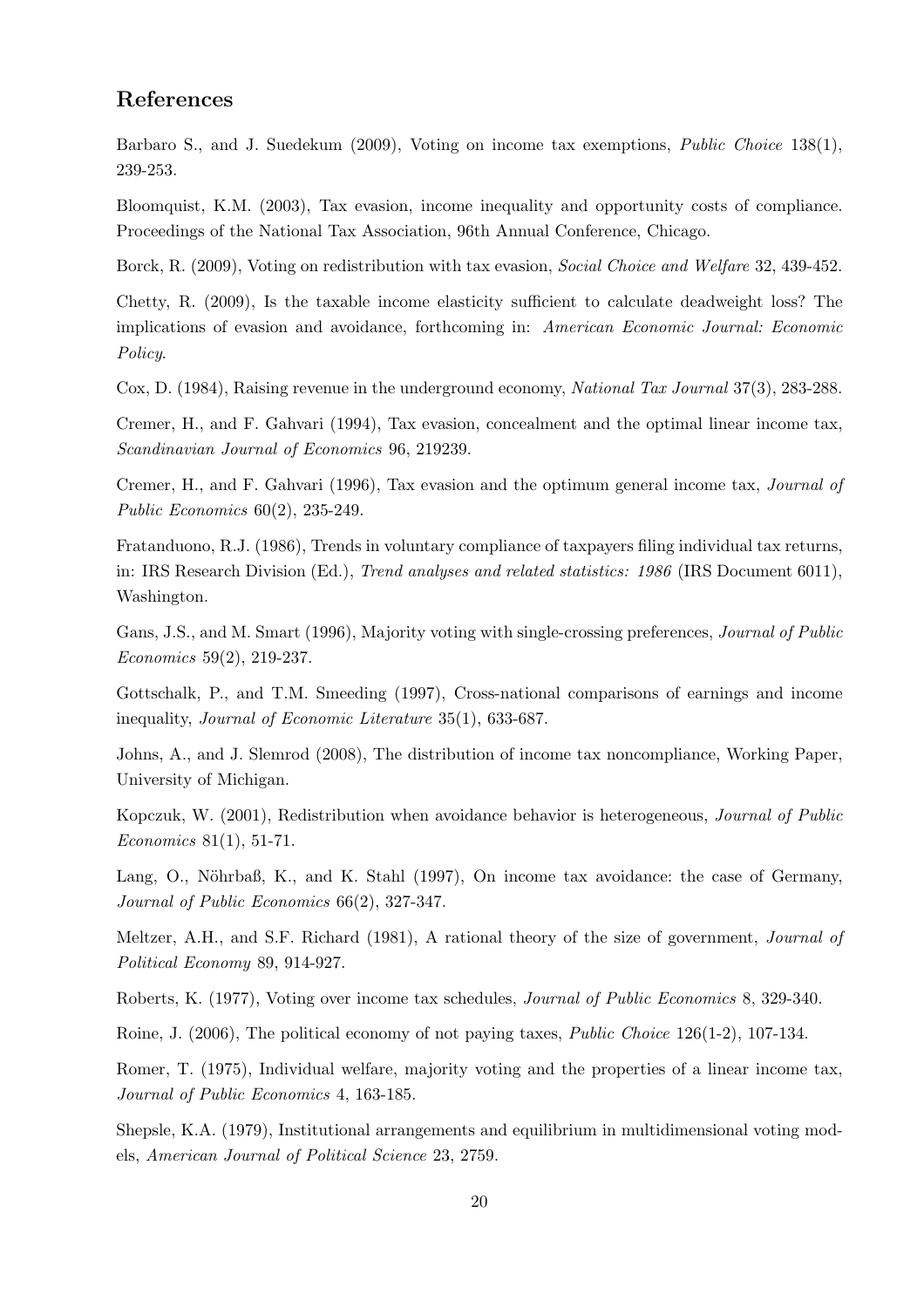Slemrod, J. (1994), Fixing the leak in Okun's bucket: Optimal tax progressivity when avoidance can be controlled, Journal of Public Economics 55(1), 41-51.

Slemrod, J. (2007), Cheating ourselves: the economics of tax evasion, Journal of Economic Perspectives 21(1), 25-48.

Slemrod, J., and S. Yitzhaki (2002), Tax avoidance, evasion, and administration, in: A.J. Auerbach and M. Feldstein (Eds.), Handbook of Public Economics, Volume 3, 1423-1470.

Traxler, C. (2006), Voting over taxes: the case of tax evasion, Discussion Papers in Economics 1188, University of Munich, Department of Economics.

Traxler, C. (2009), Voting over taxes: the case of tax evasion, Public Choice 140(1-2), 43-58.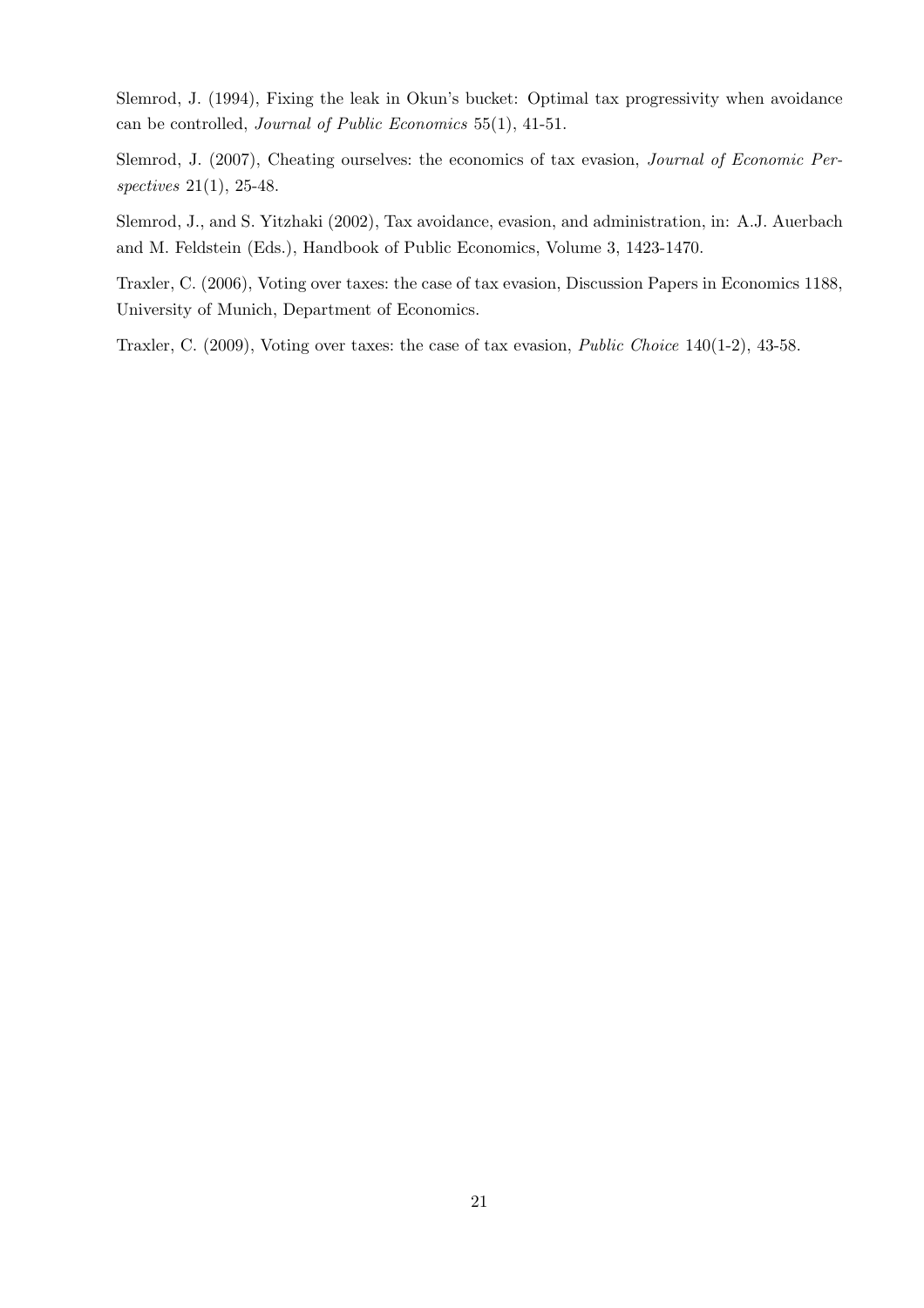## **Preprints 2009**

Beckenkamp / Engel / Glöckner / Irlenbusch / Hennig-Schmidt / Kube / Kurschilgen / Morell / Nicklisch / Normann / Towfigh: Beware of Broken Windows! First Impressions in Public-good Experiments. 2008/21

Nikiforakis / Normann / Wallace: Asymmetric Enforcement of Cooperation in a Social Dilemma. 2008/20.

forthcoming in: Southern Economic Review.

Magen, Stefan: Rechtliche und ökonomische Rationalität im Emissionshandelsrecht. 2008/19.

Stephen N. Broadberry / Carsten Burhop: Real Wages and Labour Productivity in Britain and Germany, 1871-1938: A Unified Approach to the International Comparison of Living Standards. 2009/18.

Andreas Glöckner / Sara D. Hodges: Parallel Constraint Satisfaction in Memory-Based Decisions. 2009/17.

Niels Petersen: Review Essay – How Rational is International Law? 2009/16.

Felix Bierbrauer: On the legitimacy of coercion for the financing of public goods. 2009/15.

Feri / Irlenbusch / Sutter: Efficiency Gains from Team-Based Coordination – Large-Scale Experimental Evidence.2009/14.

Jos Jansen: On Competition and the Strategic Management of Intellectual Property in Oligopoly. 2009/13.

Martin Hellwig: Utilitarian Mechanism Design for an Excludable Public Good. 2009/12.

Philipp Weinschenk: Persistence of Monopoly and Research Specialization. 2009/11.

Nina Horstmann/Andrea Ahlgrimm/Andreas Glöckner: How Distinct are Intuition and Deliberation? An Eye-Tracking Analysis of Instruction-induced Decision Modes. 2009/10.

Thorsten Lübbers: Is Cartelisation Profitable? A Case Study of the Rhenish Westphalian Coal Syndicate, 1893-1913. 2009/9.

Andreas Glöckner/Bernd Irlenbusch/Sebastian Kube/Andreas Nicklisch/Hans-Theo Normann: Leading with(out) Sacrifice? A Public-Goods Experiment with a Super-Additive Player. 2009/8.

Carl Christian von Weizsäcker: Asymmetrie der Märkte und Wettbewerbsfreiheit. 2009/7.

Jos Jansen: Strategic Information Disclosure and Competition for an Imperfectly Protected Innovation. 2009/6.

forthcoming in: Journal of Industrial Economics

Niels Petersen: Abkehr von der internationalen Gemeinschaft? – Die aktuelle Rechtsprechung des US Supreme Court zur innerstaatlichen Wirkung von völkerrechtlichen Verträgen. 2009/5.

Johannes Rincke / Christian Traxler: Deterrence Through Word of Mouth. 2009/4.

Christian Traxler / Joachim Winter: Survey Evidence on Conditional Norm Enforcement. 2009/3.

Britta Herbig / Andreas Glöckner: Experts and Decision Making: First Steps Towards a Unifying Theory of Decision Making in Novices, Intermediates and Experts. 2009/2.

Martin Beckenkamp: Environmental dilemmas revisited: structural consequences from the angle of institutional ergonomics. 2009/1.

#### **Preprints 2008**

Carsten Burhop: The Underpricing of Initial Public Offerings in Imperial Germany, 1870-1896. 2008/46.

Martin Hellwig: A Note on Deaton's Theorem on the Undesirability of Nonuniform Excise Taxation. 2008/45.

Martin Hellwig: Zur Problematik staatlicher Beschränkungen der Beteiligung und der Einflussnahme von Investoren bei großen Unternehmen. 2008/44.

published in: Zeitschrift für das gesamte Handelsrecht und Wirtschaftsrecht 172 (2008), 768 – 787

Martin Hellwig: Systemic Risk in the Financial Sector: An Analysis of the Subprime-Mortgage Financial Crisis. 2008/43.